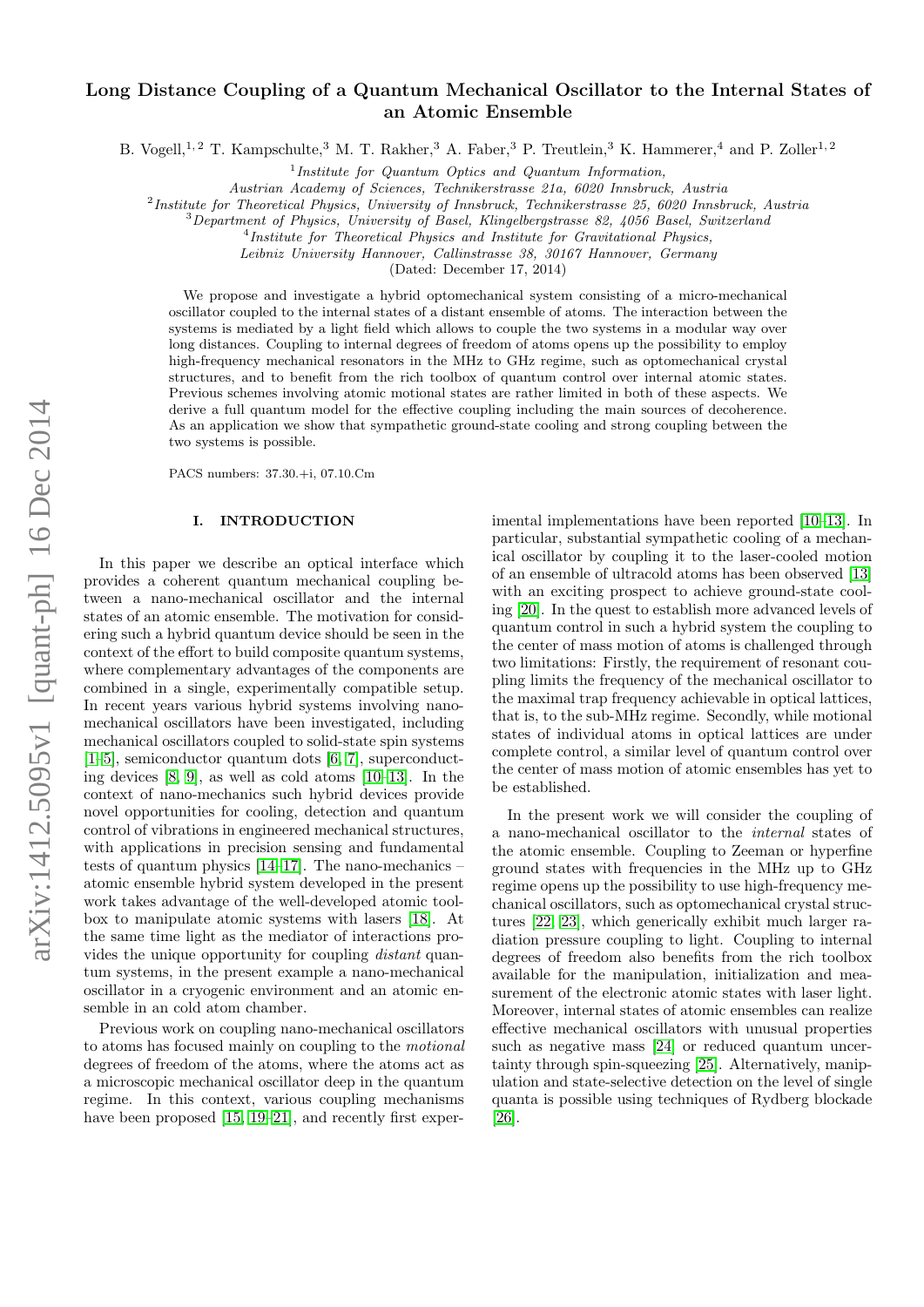Here we show that long-distance coupling of a mechanical oscillator to the internal states of an atomic ensemble is possible. Related work suggesting longdistance coupling to internal levels has been reported in [\[27,](#page-13-20) [28\]](#page-13-21). We derive a full quantum mechanical theory for a specific experimentally relevant geometry, including the derivation of the coherent coupling, the discussion of quantum noise and the complete dynamics resulting from the quantum stochastic Schrödinger treatment. A quantized many-body treatment is essential as the coupling and dissipation channels may be modified by collective effects that cannot be obtained in semi-classical or single-particle theories. The dynamics of our coupled mechanical-atomic ensemble system are exactly solvable, which allows an estimate of a parameter regime for sympathetic cooling and strong coupling. Considering a photonic crystal "zipper cavity" as the optomechanical device [\[22,](#page-13-15) [23\]](#page-13-16), we obtain significantly faster dynamics and better performance than in previous motional-state coupling schemes [\[20\]](#page-13-14). The paper is structured as follows: In Sec. [II](#page-1-0) we present the full quantum model of the lightmediated coupling and the main decoherence processes. In Sec. [III](#page-7-0) we propose different applications such as sympathetic cooling of the mechanical oscillator and strong atom-oscillator coupling, while experimental parameters are discussed in Sec. [III E.](#page-10-0)

# <span id="page-1-0"></span>II. MODEL

We consider a system as shown in Fig.  $1(a)$ , where a micro-mechanical resonator (left) is coupled via the light field to the internal states of a distant atomic ensemble. The atomic ensemble is trapped in an external optical lattice and consists of  $N$  three-level atoms with a  $\Lambda$ -type level scheme as depicted in the inset of Fig.  $1(a)$ , where the two ground states  $(|g\rangle, |s\rangle)$  are separated by  $\omega_{at}$ , and the corresponding transitions to the excited state  $|e\rangle$  are polarization-dependent. Initially, the dominant population of the atoms is prepared in state  $|g\rangle$ . At the position of the atoms the light field is, on average  $\sigma$ -polarized, since it is pumped by a  $\sigma_$ -polarized laser at frequency  $\omega_{\text{L}}$  from the right with amplitude  $\alpha$ . The latter is related to the running wave power  $P = \hbar \omega_{\rm L} \alpha^2 / 2\pi$ of the laser, which drives the transition  $|s\rangle \leftrightarrow |e\rangle$  offresonantly with detuning  $\Delta = \omega_{\rm L} - \omega_{\rm es}$ .

In a Michelson interferometer-like setup, a polarizing beamsplitter (PBS) splits the circularly polarized light into linearly polarized light on arm  $A(\pi_u)$  and  $B(\pi_x)$ . In arm A, the mechanical resonator is taken to be a perfect mirror with effective mass  $M$  and resonance at frequency  $\omega_m$ , such that its zero-point fluctuations are given by  $\ell_{\rm m} = \sqrt{\hbar/2M\omega_{\rm m}}$ . The second arm of the Michelson interferometer-like setup, arm  $B$  in Fig. [1\(](#page-1-1)a), is bounded by a fixed mirror at position  $x = l$  and has equal length to arm A as long as the mechanical resonator is in its equilibrium position. This also ensures that the outgoing light has predominantly the same polarization as the

incoming light. Note, while we describe in the following the simple minded setup of a moving end-mirror as depicted in Fig.  $1(a)$ , it is straight forward to use more sophisticated setups like a "membrane-in-the-middle" configuration as displayed in Fig. [1](#page-1-1) (b), or even a fully one dimensional setup without the Michelson interferometer.



<span id="page-1-1"></span>FIG. 1. (a) Micro-mechanical mirror coupled to the internal states of a distant atomic ensemble mediated by the light field (red). The system is pumped by a  $\sigma$ -polarized laser at frequency  $\omega_{\text{L}}$  and amplitude  $\alpha$ . The Michelson-interferometer like setup with the PBS is needed to translate the motion of the mechanical resonator into a polarization rotation at the position of the atoms. In the other direction, transitions between the groundstates  $(|s\rangle, |g\rangle)$  change the radiation pressure on the movable mirror. *Inset*: atomic level scheme:  $|s\rangle$  and  $|g\rangle$  are separated by  $\omega_{\rm at}$ . All atoms are initially prepared in  $|g\rangle$ , while the incoming laser coherently pumps the  $|s\rangle \leftrightarrow |e\rangle$ transition with a detuning  $\Delta$ . (b) Extension of the setup: "membrane-in-the-middle"-setup [\[29\]](#page-13-22), where the mechanical resonator is placed inside a cavity to increase the coupling by its finesse  $F$ . Similarly, any other optomechanical system with a single sided cavity can be implemented.

The coupling of the mechanical resonator to the atoms works via translating the phase shift caused by a displacement of the mechanical resonator into a polarization rotation using the polarizing beamsplitter. In case of resonance  $\omega_{\rm at} \approx \omega_{\rm m}$ , the emergent  $\sigma_{+}$ -polarized light on arm C at the blue sideband frequency  $\omega_{+} = \omega_{\text{L}} + \omega_{\text{m}}$  can then induce a two-photon transition on the side of the atoms, i.e.  $|s\rangle \leftrightarrow |q\rangle$ . In return, if the atoms make a transition between the two ground states, the radiation pressure on the mirror changes due to the additional emitted photons of  $\sigma_{+}$ -polarization which have 50% chance to enter arm A.

In the following we derive a quantum-mechanical description for the coupling of the mechanical resonator to the internal states of the atomic ensemble.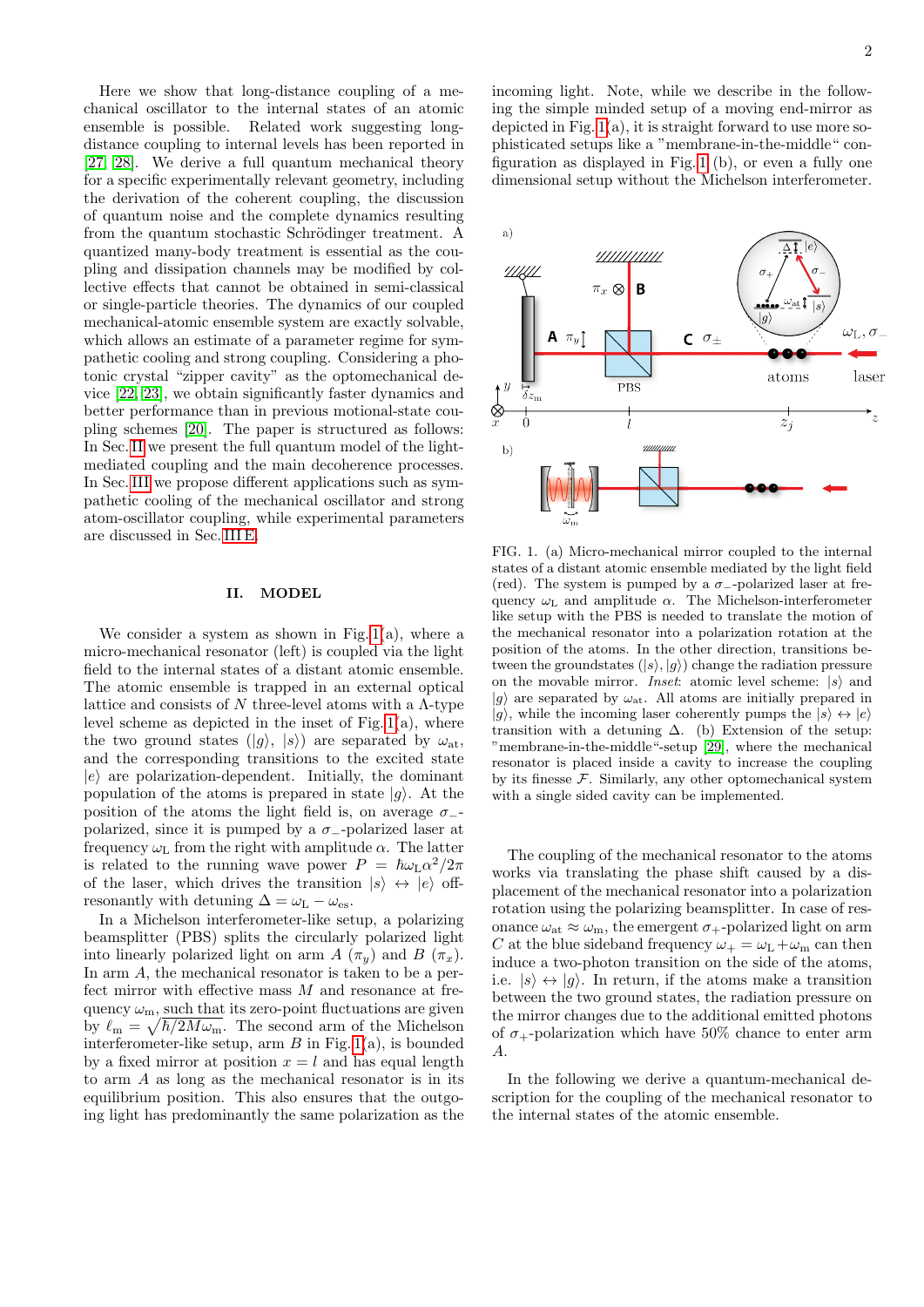# A. Mode Functions

We start the quantum mechanical treatment by quantizing the field modes for the case where the mirror is in its equilibrium position, such that the two arms A and B of the Michelson interferometer-like setup have equal length. There are two sets of field modes representing the two possible polarizations incident from the right on arm C. We choose the basis of circular  $\sigma_{\pm}$ polarized light with the associated destruction operators being  $c_{\omega}(\sigma_{-})$  and  $d_{\omega}(\sigma_{+})$ , that obey the commutation relations  $[c_{\omega}, c_{\omega'}^{\dagger}]=[d_{\omega}, d_{\omega'}^{\dagger}]=\delta(\omega-\omega').$  The PBS then decomposes these circularly polarized modes into linearly polarized ones on arm  $A(\pi_u)$  and  $B(\pi_x)$ .

Taking into account the boundary conditions at both mirrors, the positive frequency parts of the electric field are given by

on A: 
$$
\mathbf{E}^{(+)}(z) = \mathbf{e}_y \int d\omega \, \mathcal{E}_{\omega} \frac{i}{\sqrt{2}} (c_{\omega} + d_{\omega}) \sin(kz)
$$
 (1)

on B: 
$$
\mathbf{E}^{(+)}(y) = \mathbf{e}_x \int d\omega \, \mathcal{E}_{\omega} \frac{1}{\sqrt{2}} (c_{\omega} - d_{\omega}) \sin(ky)
$$
 (2)

on C: 
$$
\mathbf{E}^{(+)}(z) = \mathbf{e}_{+} E_{\sigma_{+}}^{(+)}(z) + \mathbf{e}_{-} E_{\sigma_{-}}^{(+)}(z)
$$
 (3)

$$
E_{\sigma_{-}}^{(+)}(z) = \int d\omega \, \mathcal{E}_{\omega} c_{\omega} \sin(kz) \tag{4}
$$

$$
E_{\sigma_+}^{(+)}(z) = \int \mathrm{d}\omega \, \mathcal{E}_{\omega} d_{\omega} \sin(kz), \tag{5}
$$

where  $k = \omega/c$ ,  $\mathcal{E}_{\omega} = \sqrt{\hbar \omega / \pi c \epsilon_0 \mathcal{A}}$ . The beam crosssectional area  $A$  is in principle a function of the position and can therefore be different at the position of the atoms and the mechanical oscillator. We will use the same letter A for the two cases as it is clear from the context what we refer to. Further,  $e_i$  with  $i \in \{x, y\}$  are the polarization unit vectors for linear polarized light, and  $\mathbf{e}_{\pm} = \mp (\mathbf{e}_x \pm \mathbf{e}_y)$  $i\mathbf{e}_y$  / $\sqrt{2}$  the associated ones for circular polarized light.

### B. Hamiltonian

The full system in a one-dimensional (1D) model is described by the Hamiltonian

$$
H = H_0 + H_{m-f} + H_{at-f}, \t\t(6)
$$

where  $H_{m-f}$  describes the interaction between the light field and the mechanical oscillator and  $H_{at-f}$  is the interaction of the atomic ensemble with the light field.  $H_0$ contains the free evolution of the mechanics, the energy of the atomic ground states and the field modes:

$$
H_0 = \hbar\omega_{\rm m}a_{\rm m}^\dagger a_{\rm m} + \hbar\omega_{\rm at} \sum_j \sigma_{\rm ss}^j + H_{\rm field},\qquad(7)
$$

where the field mode Hamiltonian reads  $H_{\text{field}}$  =  $\hbar \int d\omega \,\omega (c_{\omega}^{\dagger} c_{\omega} + d_{\omega}^{\dagger} d_{\omega}).$  Further, we set the energy of ground state  $|g\rangle$  to zero and the splitting of the two ground states is given by  $\omega_{at}$ , see inset of Fig. [1\(](#page-1-1)a).

The interaction between the mirror and the lightfield  $H_{m-f}$  is modeled by the familiar radiation pressure Hamiltonian, which can be derived from the Maxwell stress tensor. For reasons of simplicity, here we evaluate the Maxwell stress tensor for an ideal metallic mirror. However, we note that a physical equivalent interaction can also be derived for other mechanical systems such as a "membrane-in-the-middle"-configuration as depicted in Fig. [1\(](#page-1-1)b), cf. Sec. [III A](#page-7-1) and [\[20\]](#page-13-14). The interaction Hamiltonian for the ideal metallic mirror reads

<span id="page-2-2"></span><span id="page-2-1"></span>
$$
H_{m-f} = \frac{\mathcal{A}}{\mu_0} \mathbf{B}_A^{(-)}(0) \mathbf{B}_A^{(+)}(0) \delta z_m, \tag{8}
$$

where the displacement of the mirror is  $\delta z_{\rm m} = \ell_{\rm m}(a_{\rm m} +$  $a_{\text{m}}^{\dagger}$  with mechanical annihilation (creation) operator  $a_{\rm m}^{(\dagger)}$ . The positive frequency part of the magnetic field on arm  $A$  is given by

$$
\mathbf{B}_A^{(+)}(z) = \mathbf{e}_x \int d\omega \, \frac{-\mathcal{E}_\omega}{c\sqrt{2}} (c_\omega + d_\omega) \cos(kz). \tag{9}
$$

<span id="page-2-4"></span><span id="page-2-3"></span>On the side of the atoms we assume a level scheme as shown in the inset of Fig.  $1(a)$ , where each polarization  $(\sigma_{+})$  couples to one arm of the Λ-transition. Considering the Hamiltonian for the Λ-system interacting with the light field, we first eliminate the excited state  $|e\rangle$  that is detuned by  $\Delta$  with respect to the laser. Here, the condition  $\Omega = \mu \alpha \mathcal{E}_{\omega_L}/\hbar \ll |\Delta|$  enters, where  $\alpha$  denotes the laser amplitude which will be introduced in Eq. [\(11\)](#page-3-0). Subsequently, we obtain the effective interaction of the two ground states  $(|q\rangle, |s\rangle)$  with the light field

<span id="page-2-0"></span>
$$
H_{\text{at-f}} = \frac{\mu_{+}\mu_{-}}{\hbar\Delta} \sum_{j} \left[ E_{\sigma_{-}}^{(+)}(z_{j}) E_{\sigma_{+}}^{(-)}(z_{j}) \sigma_{\text{gs}}^{j} + E_{\sigma_{+}}^{(+)}(z_{j}) E_{\sigma_{-}}^{(-)}(z_{j}) \sigma_{\text{sg}}^{j} \right] + \frac{\mu_{+}^{2}}{\hbar\Delta} \sum_{j} E_{\sigma_{+}}^{(+)}(z_{j}) E_{\sigma_{+}}^{(-)}(z_{j}) \sigma_{\text{gg}}^{j} \qquad (10) + \frac{\mu_{-}^{2}}{\hbar\Delta} \sum_{j} E_{\sigma_{-}}^{(+)}(z_{j}) E_{\sigma_{-}}^{(-)}(z_{j}) \sigma_{\text{ss}}^{j},
$$

where  $\mu_{\pm}$  are the atomic dipole matrix elements for both transitions,  $z_i$  is the position of the *j*th atom, and  $\sigma_{ab} =$  $|a\rangle\langle b|$  is the atomic transition operator. In Eq. [\(10\)](#page-2-0) the first lines provide the relevant interaction, whereas the last two lines denote the ac-Stark shifts for both ground states.

# C. Linearization around the laser

We now introduce the  $\sigma_$ -polarized laser displayed in Fig.  $1(a)$ , which mediates the coupling between the mechanical resonator and the atoms. The  $\sigma_-\text{-polarized light}$ field then contains a coherent part plus fluctuations. To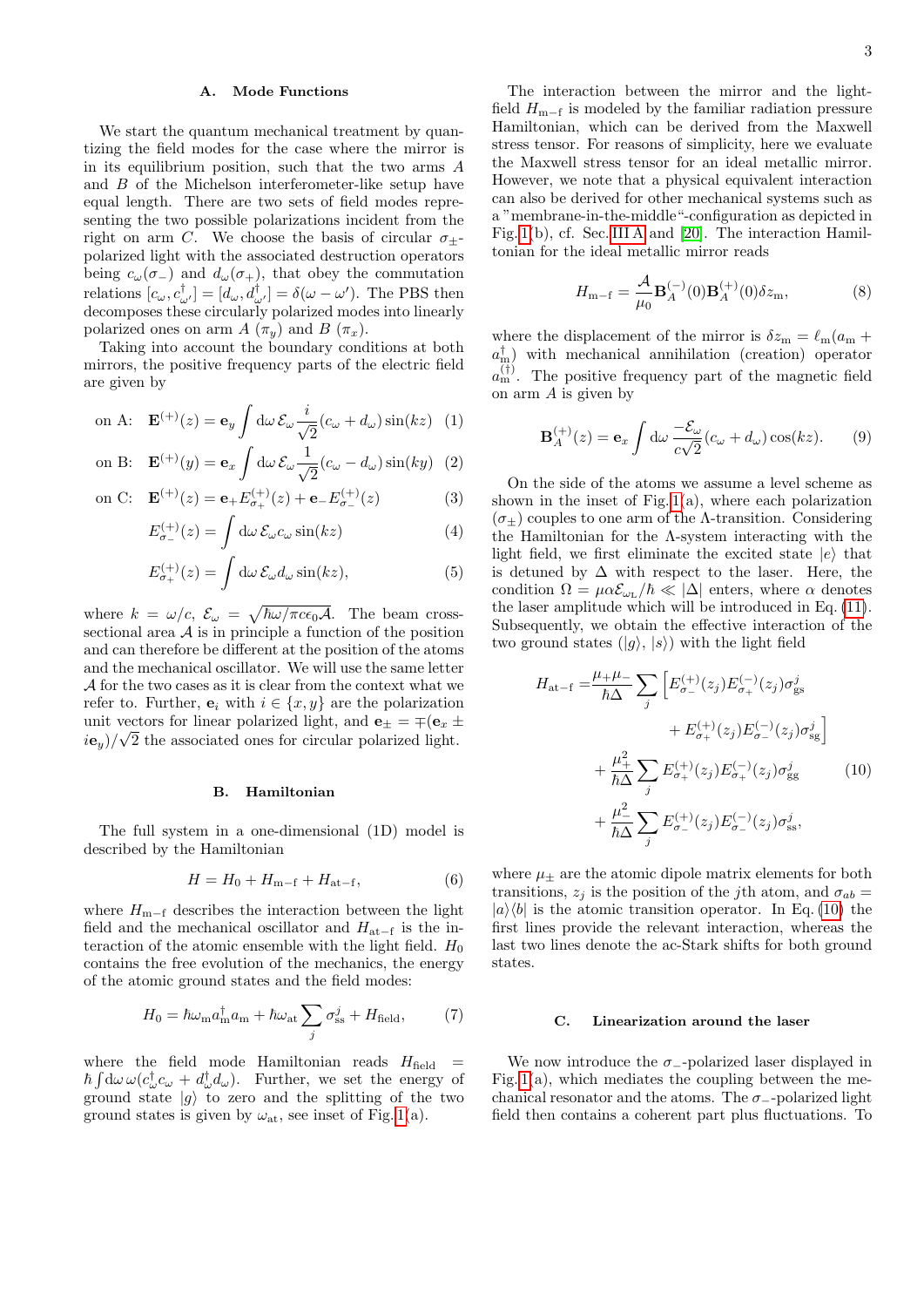include this, we move to a displaced picture by applying the following replacement for the field modes,

$$
c_{\omega} \to c_{\omega} + \alpha \delta(\omega - \omega_L) e^{-i\omega_L t} \tag{11}
$$

with the amplitude  $\alpha$  and laser frequency  $\omega_L$ . Assuming  $|\alpha| \gg 1$  allows us to linearize the interactions  $H_{\text{at-f}}$  and  $H_{m-f}$  by only keeping contributions enhanced by  $\alpha$ .

# 1. Mirror-field interaction

We start with the mirror-field interaction in Eq. [\(8\)](#page-2-1) by inserting the magnetic field in Eq. [\(9\)](#page-2-2), and apply the above replacement to the associated field mode operators. The contribution  $\propto \alpha^2$  is taken care of by redefining the equilibrium position of the mirror, since it yields only a constant force. The zeroth order in  $\alpha$  is neglected, while the linear order provides the relevant interaction, which is in an interaction picture with respect to (w.r.t.)  $H_{\text{field}}$ 

$$
H_{\mathbf{m-f}}^{\mathrm{lin}} = \hbar g_{\mathbf{m}} \left[ c(t) + d(t) + c^{\dagger}(t) + d^{\dagger}(t) \right] X_{\mathbf{m}}, \qquad (12)
$$

where we defined the mechanical quadrature as  $X_{\text{m}} =$  $(a_{\rm m} + a_{\rm m}^{\dagger})/\sqrt{2}$  and the mirror-light coupling element for  $\mathcal{E}_{\omega} \approx \mathcal{E}_{\omega_L}$  reads

$$
g_{\rm m} = \frac{\alpha k_L \ell_{\rm m}}{\sqrt{\pi}}.\tag{13}
$$

Further, we defined the field mode operators as

$$
c(t) = \int_{\omega_{\rm L}-\theta}^{\omega_{\rm L}+\theta} \frac{d\omega}{\sqrt{2\pi}} c_{\omega} e^{-i(\omega-\omega_{\rm L})t}
$$
(14)

$$
d(t) = \int_{\omega_{\rm L}-\theta}^{\omega_{\rm L}+\theta} \frac{d\omega}{\sqrt{2\pi}} d\omega \, e^{-i(\omega-\omega_{\rm L})t} \,. \tag{15}
$$

The associated commutation relations are given by

$$
[c(t), c^{\dagger}(t')] = [d(t), d^{\dagger}(t')] = \delta_{\theta}(t - t'), \qquad (16)
$$

where  $\delta_{\theta}(t)$  is a representation of the  $\delta$ -function of width  $\propto 1/\theta$ . Here, we assume that all photons mediating the relevant interaction processes have a frequency in a bandwidth  $2\theta$  around the laser frequency  $\omega_L$ , such that the frequency scales satisfy the condition  $\omega_{\rm m}, \omega_{\rm at} \ll \theta \ll \omega_{\rm L}$ .

### 2. Atom-field interaction

In order to linearize the atom-field interaction  $H_{at-f}$ we insert the electric field in Eqs.  $(4)-(5)$  $(4)-(5)$  into Eq.  $(10)$ and apply the displacement of the  $\sigma_$ -field mode given in Eq. [\(11\)](#page-3-0). The classical contribution that is quadratic in  $\alpha$  yields an optical lattice for atoms in the  $|s\rangle$ -state given by

$$
H_{\text{trap}} = \hbar \,\Omega_{\text{OL}} \sum_{j} \sin^2(k_L z_j) \,\sigma_{\text{ss}}^j \tag{17}
$$

<span id="page-3-0"></span>with frequency

$$
\Omega_{\text{OL}} = \frac{\mu_{-}^{2}}{\hbar^{2} \Delta} \alpha^{2} \mathcal{E}_{\omega_{L}}^{2}.
$$
\n(18)

Since this optical lattice traps only the  $|s\rangle$ -state and the majority of population is in the  $|q\rangle$ -state, an external optical lattice that traps both states is necessary. In Sec. [II C 3](#page-4-0) we specify the conditions for the external optical lattice.

The relevant contribution linear in  $\alpha$  provides us with the interaction between atoms and light field. Therefore, we first transform into an interaction picture w.r.t.  $H_{\text{field}}$ and approximate  $\mathcal{E}_{\omega} \approx \mathcal{E}_{\omega_L}$  as well as  $\tau \equiv \tau_j = z_j/c$ , the retardation time due to the propagation of light between atoms and mechanical oscillator. The latter approximation means the retardations across the atomic ensemble are neglected in the following. With this, we can write<sup>[1](#page-3-1)</sup>

$$
H_{\text{at-f}}^{\text{lin}} = \hbar g_{\text{at}} \sum_{j} \left[ \left\{ d^{\dagger} (t - \tau) \left( 1 - e^{-2ik_{L}z_{j}} \right) \right. \right. \left. (19)
$$

$$
+ d^{\dagger} (t + \tau) \left( 1 - e^{2ik_{L}z_{j}} \right) \right\} \sigma_{\text{gs}}^{j} + \text{h.c.} \right],
$$

<span id="page-3-6"></span>where we used Eq. [\(15\)](#page-3-2) and introduced the atom-field coupling

<span id="page-3-3"></span>
$$
g_{\rm at} = \frac{\mu_{+}\mu_{-}}{\hbar^2 \Delta} \alpha \mathcal{E}_{\omega_L}^2 \sqrt{\frac{\pi}{8}}.
$$
 (20)

<span id="page-3-8"></span><span id="page-3-2"></span>Interpreting Eq. [\(19\)](#page-3-3) we see that every spin flip requires a two photon process of either absorbing a  $\sigma$ polarized laser photon at frequency  $\omega_{\mathrm{L}}$  and emitting a  $\sigma_{+}$ -polarized sideband photon at frequency  $\omega_{\text{L}} + \omega_{\text{at}}$ , or vice versa. From Eq. [\(19\)](#page-3-3) we see, that these two processes can either result in forwards scattering or in backwards scattering and can occur at different times  $t \pm \tau$  as displayed in Fig. [2.](#page-4-1)

<span id="page-3-7"></span>We are interested in a description of the interaction between the light field and the collective spin excitation of the atomic ensemble, i.e. a spin wave. In order to obtain such an interaction, we rewrite Eq. [\(19\)](#page-3-3) in the collective atomic excitation states given by

<span id="page-3-4"></span>
$$
S_0 = \frac{1}{\sqrt{N}} \sum_j \sigma_{\rm gs}^j \qquad S_{\pm 1} = \frac{1}{\sqrt{N}} \sum_j \sigma_{\rm gs}^j e^{\pm 2ik_{\rm L}z_j}, \tag{21}
$$

where  $S_0$  corresponds to an unmodulated spin wave resulting from forwards scattering of the photon. Backwards scattering of the photon leads to a space-dependent phase and therefore results in modulated collective spin

<span id="page-3-5"></span><span id="page-3-1"></span><sup>&</sup>lt;sup>1</sup> Note, that linearizing the last line in Eq.  $(10)$  also yields a contribution linear in  $\alpha$  that is not resonant with the interaction. Further, this contribution couples to the population of the  $|s\rangle$ state, which is weak in this case, and therefore we have neglected this contribution in Eq. [\(19\)](#page-3-3).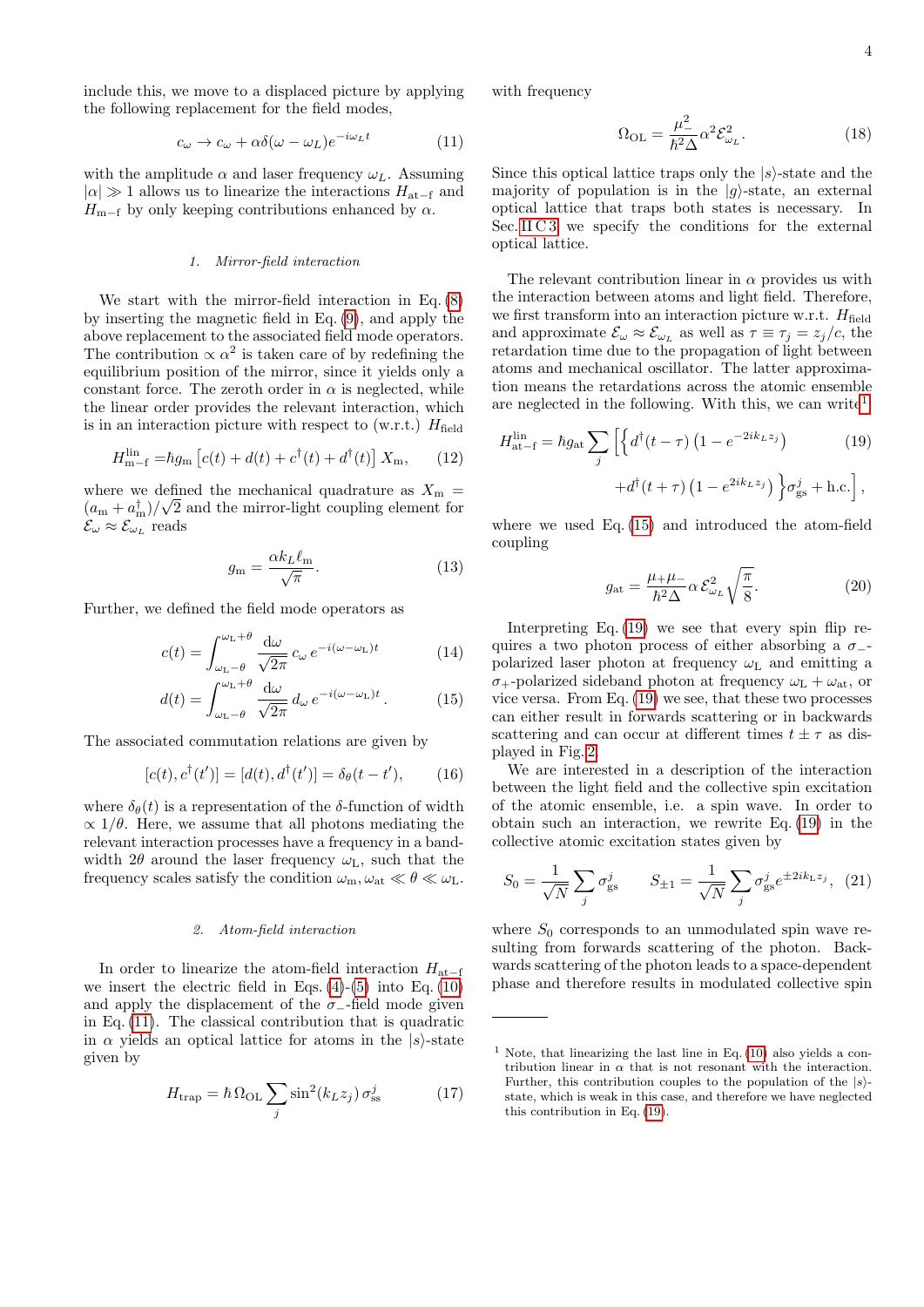

<span id="page-4-1"></span>FIG. 2. Interactions between the atomic ensemble and the light field are given by Stokes scattering processes, i.e. conversion between laser photons and sideband photons. Forward scattering processes (left column) are associated with the unmodulated spin wave  $S_0$  in Eq. [\(21\)](#page-3-4). On the other side, backward scattering processes (right column) result in the two modulated spin waves  $S_{\pm 1}$  in Eq. [\(21\)](#page-3-4).

waves  $S_{\pm 1}$ . By using Eq. [\(21\)](#page-3-4) the atom-field Hamiltonian reads

$$
H_{\text{at-f}}^{\text{lin}} = \hbar \sqrt{N} g_{\text{at}} \Big[ d^{\dagger} (t - \tau) (S_0 - S_{-1}) + d^{\dagger} (t + \tau) (S_0 - S_{+1}) + \text{h.c.} \Big]. \tag{22}
$$

Although the collective modes in Eq. [\(21\)](#page-3-4) are intuitive as they correspond to forward and backward scattering, it is sufficient to describe the interaction with just two spin waves. Therefore, we introduce the collective basis

$$
S_{\rm sin} = \frac{1}{\sqrt{N}} \sum_{j} \sin(2k_{\rm L}z_j) \sigma_{\rm gs}^j
$$

$$
S_{1-\rm cos} = \frac{1}{\sqrt{N}} \sum_{j} \left\{ 1 - \cos(2k_{\rm L}z_j) \right\} \sigma_{\rm gs}^j. \tag{23}
$$

Eq. [\(22\)](#page-4-2) can then be expressed as

$$
H_{\text{at-f}}^{\text{lin}} = \hbar \sqrt{\frac{N}{2}} g_{\text{at}} \Big[ X_d(t+\tau) \Big\{ S_{1-\cos} + S_{1-\cos}^{\dagger} + i(S_{\sin}^{\dagger} - S_{\sin}) \Big\} + P_d(t+\tau) \Big\{ i(S_{1-\cos}^{\dagger} - S_{1-\cos}) - S_{\sin} - S_{\sin}^{\dagger} \Big\} + X_d(t-\tau) \Big\{ S_{1-\cos} + S_{1-\cos}^{\dagger} - i(S_{\sin}^{\dagger} - S_{\sin}) \Big\} + P_d(t-\tau) \Big\{ i(S_{1-\cos}^{\dagger} - S_{1-\cos}) + S_{\sin} + S_{\sin}^{\dagger} \Big\} \Big], \quad (24)
$$

where we introduced the light field quadratures

$$
X_d(t) = \left\{ d(t) + d^{\dagger}(t) \right\} / \sqrt{2}
$$
  
\n
$$
P_d(t) = i \left\{ d^{\dagger}(t) - d(t) \right\} / \sqrt{2}.
$$
 (25)

Note, Eqs. [\(25\)](#page-4-3) represents canonical operators fulfilling the associated commutation relations, i.e  $[X_d(t), P_d(t')] = i\delta(t - t').$ 

# <span id="page-4-0"></span>3. Positioning of the atoms

So far no assumptions on the trapping of the atomic ensemble were made. In contrast to previous proposals [\[20\]](#page-13-14), where the coupling laser also provided the optical lattice that traps the atomic ensemble, here we have only a space-dependent Stark shift of the  $|s\rangle$ -state due to the coupling laser, cf. Eq. [\(17\)](#page-3-5).

In the following, we want to simplify the atom-light field interaction in Eq.  $(24)$ , which couples to the two spin waves of the atomic ensemble from Eq. [\(23\)](#page-4-5), such that both spin waves reduce to the same unmodulated spin wave  $S_0$  in Eq. [\(21\)](#page-3-4). In order to do so, we introduce an optical lattice that traps both ground states of the atomic ensemble. This can be obtained by choosing an appropriate optical lattice localizing the atoms at positions  $z_i$  such that  $\sin(2k_Lz_i) = 1$ .

<span id="page-4-2"></span>Since the Stark shift of the  $|s\rangle$ -state in Eq. [\(17\)](#page-3-5) has the same spatial dependence, it reduces to a constant shift that can easily be compensated and is equal for all atoms.

By introducing the positioning as above only the unmodulated spin wave  $S_0$  is relevant, since both modulated spin waves  $S_{\pm 1}$  reduce to  $S_0$ . The quadratures of the unmodulated spin wave are given by

<span id="page-4-6"></span>
$$
X_{s,0} = \left(S_0 + S_0^{\dagger}\right) / \sqrt{2}
$$
  
\n
$$
P_{s,0} = i \left(S_0^{\dagger} - S_0\right) / \sqrt{2}.
$$
 (26)

<span id="page-4-5"></span>Under the conditions that the dominant population of the atoms is occupying the ground state  $|g\rangle$  and by applying the Holstein-Primakoff approximation [\[30\]](#page-13-23), the quadratures in Eq. [\(26\)](#page-4-6) fulfil the canonical commutation relations  $[X_{s,0}, P_{s,0}] \approx i$ .

### <span id="page-4-7"></span>D. Linearized Hamiltonian

Finally, we can summarize the resulting linearized Hamiltonian that contains both the coupling of the light field to the mechanical resonator and the atomic ensemble, respectively. Including the statements of positioning the atoms in Sec. [II C 3,](#page-4-0) the complete linearized Hamiltonian in an interaction picture w.r.t.  $H_{\text{field}}$  is given by

<span id="page-4-4"></span><span id="page-4-3"></span>
$$
H_{\text{lin}} = H_{0,\text{lin}} + \hbar \sqrt{2} g_{\text{m}} \left[ X_c(t) + X_d(t) \right] X_{\text{m}} \qquad (27)
$$

$$
+ \hbar \sqrt{N} g_{\text{at}} \left[ X_d(t + \tau) \left\{ X_{s,0} + P_{s,0} \right\} + P_d(t + \tau) \left\{ P_{s,0} - X_{s,0} \right\} + X_d(t - \tau) \left\{ X_{s,0} - P_{s,0} \right\} + P_d(t - \tau) \left\{ P_{s,0} + X_{s,0} \right\} \right],
$$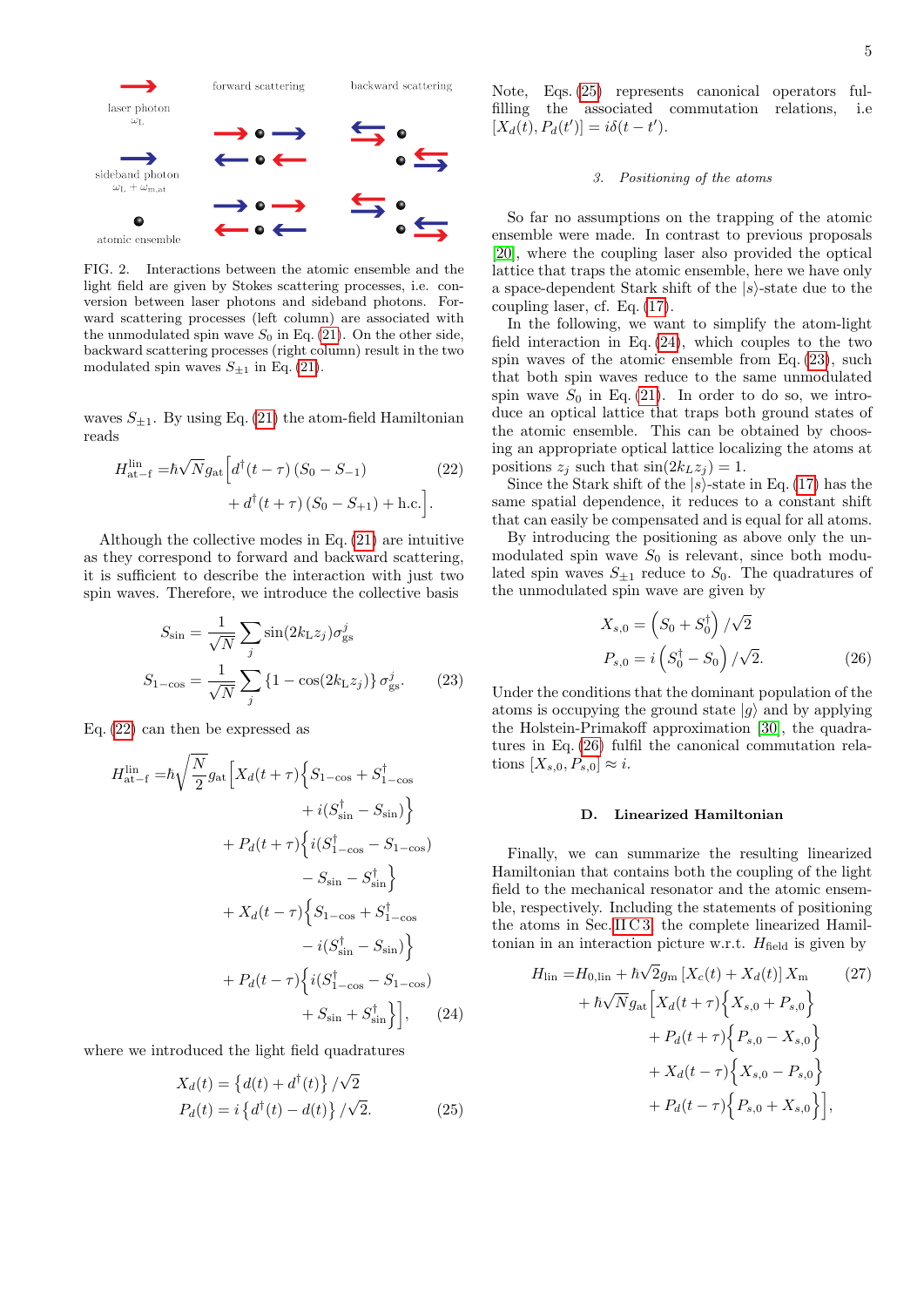where the  $\sigma$ --polarized light field quadrature  $X_c(t)$  is defined in analogy to Eq. [\(25\)](#page-4-3).

The Hamiltonian  $H_{0,\text{lin}}$  in Eq. [\(27\)](#page-4-7) includes the free evolution of the mechanical and atomic system as well as the optical lattice potential induced by the driving laser on the  $|s\rangle$ -state

$$
H_{0,\text{lin}} = \hbar \omega_{\text{m}} a_{\text{m}}^{\dagger} a_{\text{m}} + \hbar \left( \omega_{\text{at}} + \frac{\Omega_{\text{OL}}}{2} \right) \sum_{j} \sigma_{\text{ss}}^{j}.
$$
 (28)

From Eq. [\(27\)](#page-4-7) we see that only the  $\sigma_{+}$ -field can mediate the interaction between the two systems. The  $\sigma_-\text{-field}$  associated to the driving laser just couples to the mechanical oscillator and can therefore not mediate interactions. However, after eliminating the light field the coupling of the mechanical oscillator to the  $\sigma_-\text{-field}$  will result in a mechanical diffusion rate, as we will show in Sec. [II F 2.](#page-6-0) Moreover, spontaneous photon scattering from the  $\sigma_-\text{-}$ field will lead to atomic diffusion (in a three dimensional picture), see also Sec. [II F 2.](#page-6-0)

# <span id="page-5-3"></span>E. Phase Shift of Quantum Field

The interaction part of the linearized Hamiltonian in Eq. [\(27\)](#page-4-7) can be rewritten as

$$
H_{\rm int}^{\rm lin} = \hbar \sqrt{2} g_{\rm m} \left[ X_c(t) + \frac{1}{\sqrt{2}} \left\{ \overline{X}_d(t) - \overline{P}_d(t) \right\} \right] X_{\rm m}
$$

$$
+ \hbar \sqrt{2N} g_{\rm at} \left[ \left\{ \overline{X}_d(t-\tau) - \overline{P}_d(t+\tau) \right\} X_{s,0} + \left\{ \overline{X}_d(t+\tau) + \overline{P}_d(t-\tau) \right\} P_{s,0} \right], \quad (29)
$$

where we changed the basis for the  $\sigma_{+}$ -polarized quantum light field to

$$
\overline{X}_d(t) = \{X_d(t) + P_d(t)\}/\sqrt{2}
$$
\n(30)

$$
\overline{P}_d(t) = \{-X_d(t) + P_d(t)\} / \sqrt{2}
$$
\n(31)

with the commutator  $[X_d(t), P_d(t')] = [\overline{X}_d(t), \overline{P}_d(t')] =$  $i\delta(t-t')$ .

From Eq. [\(29\)](#page-5-0) we can derive an effective interaction between mechanical resonator and the  $S_0$  spin mode of the atomic ensemble. However, the resulting Hamiltonian contains in addition to the coupling between the ensemble and the mechanical resonator an undesirable contribution resulting from the backaction of the atomic ensemble on itself, cf. Appendix [A.](#page-11-0) Since we are interested in a coherent interaction between ensemble and mechanical oscillator, we have to modify the setup slightly in order to remove this backaction term.

In the following, we describe in detail a method to get rid of the back action term. From Eq. [\(29\)](#page-5-0) one can clearly see, that the atoms (here for  $X_{s,0}$ ) couple at different times  $t \pm \tau$  to different quadratures of the light field. However, to obtain a resonant interaction between atoms

<span id="page-5-2"></span>

<span id="page-5-1"></span>FIG. 3. Modified setup with a phase shift on the  $\sigma_{+}$ -light. Below: change of quadrature basis due to the phase shift on  $\sigma_{+}$ -light field at different times  $t \pm \tau$  and t.

<span id="page-5-0"></span>and mechanics mediated by the light field, we need a slightly different coupling. In particular, the cascaded interaction we consider here has three time steps, i.e.  $t+\tau$ , t and  $t-\tau$ . At each time step a different subsystem interacts with the light field by coupling to one of its quadratures. In our case we have the following sequence of subsystems: atoms, mechanical oscillator, atoms. We aim to achieve a situation, where in the first time step the atoms couple to (for instance)  $\overline{P}_d(t+\tau)$ . Then, in the next time step, the mechanical oscillator has to couple to the canonical conjugated quadrature  $\overline{X}_d(t)$  to "read out" the information of the previous interaction. Finally in the last time step, the atoms again have to couple to the  $P_d(t-\tau)$ -quadrature of the light field to obtain the informations about the interaction in the previous time step. From this argument it is also clear, that the atoms can not exchange information via the light field with themselves, since the both subsystems (i.e. atoms at times  $t \pm \tau$  couple to the same light field quadrature.

To obtain the kind of interaction described above, we have to introduce a phase shift on the light quadratures of the  $\sigma_{+}$ -polarized light. In particular, we need a clockwise rotation of  $\pi/4$ . Physically, this corresponds to a time retardation of  $\pi/4$  of the standing  $\sigma_+$ -polarized wave on arm C, cf. Fig. [3.](#page-5-1) Thus, when the amplitude of the  $\sigma_-\text{-}$ polarized standing wave is maximal, the amplitude of the  $\sigma_{+}$ -polarized standing wave vanishes.

As displayed in Fig. [3](#page-5-1) we therefore introduce a phase shift on the light quadratures of the  $\sigma_{+}$ -polarized light. The classical  $\sigma_$ -polarized light field is not affected by the phase shift and hence the basis stays the same for all time. Experimentally one could realize this phase shift by using a Faraday rotator, which puts both, a spatial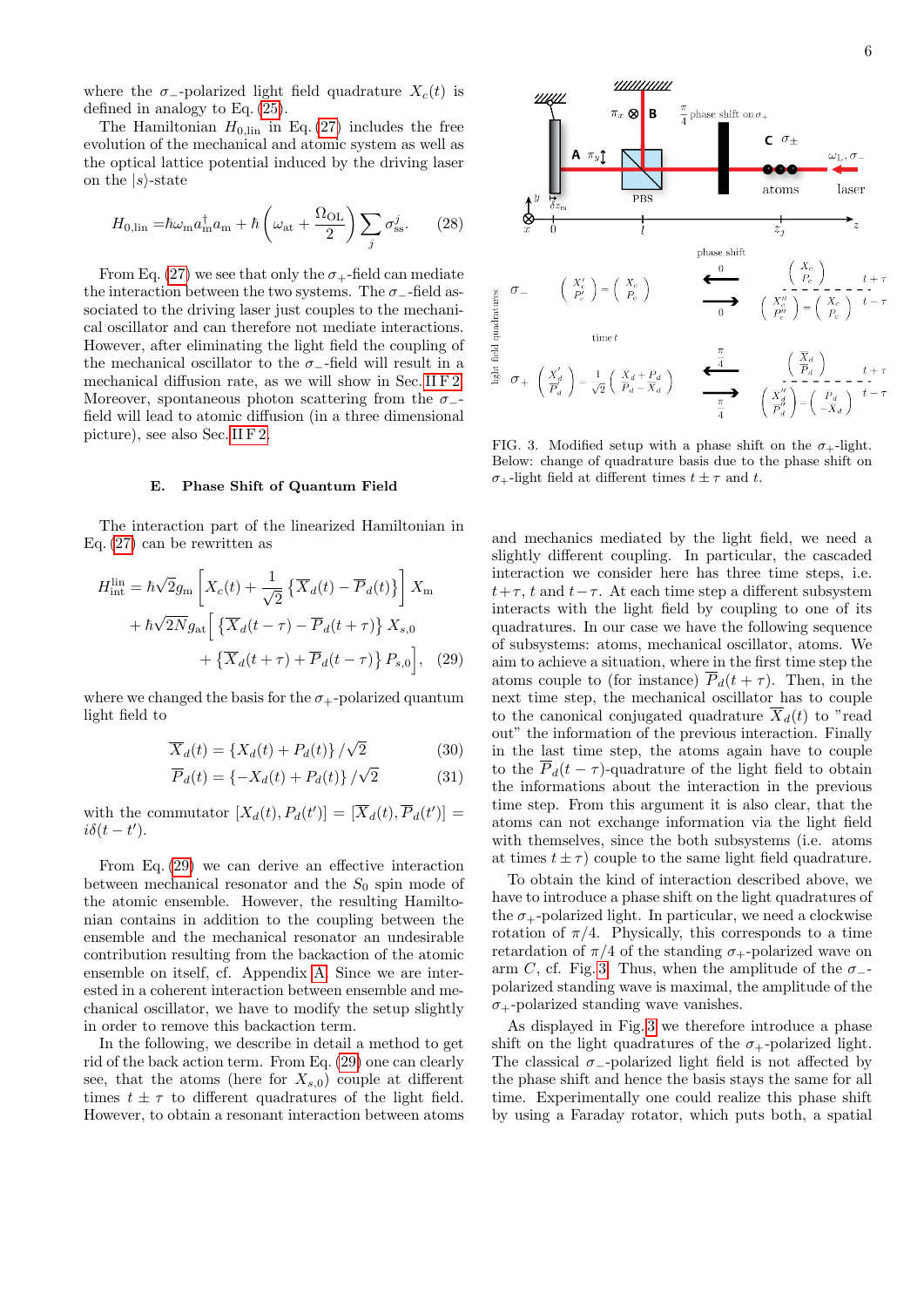and a time retardation onto the  $\sigma_{+}$ -polarized field. However, the corresponding spatial shift of the  $\sigma_{+}$ -field can be absorbed into the definition of the collective spin wave modes, and is not discussed here further.

In order to incorporate the time retardation phase shift into our formalism, we have to consider that at the different positions of the subsystems in our setup the basis of the quantum light field got rotated and therefore we couple to different bases in the Hamiltonian. Interactions with spatially separated subsystems can directly be translated into retardations in the Hamiltonian, which is a feature of the 1D-treatment. Hence, we have that different times in the Hamiltonians correspond to different subsystems and thus a different basis.

In particular we assume the following, cf. Fig. [3.](#page-5-1) First, we start from the atomic ensemble at time  $t + \tau$ , where the Hamiltonian is not altered so far. At the position of the mirror we passed once through the Faraday rotator, and thereby the quadratures of the  $\sigma_{+}$ -field got rotated by  $\pi/4$ , such that we couple at time t at the mirror to the new quadratures  $\overline{X}'_d$  and  $\overline{P}'_d$  as defined in Fig. [3.](#page-5-1) In the second step, at time  $t - \tau$  another  $\pi/4$ -rotation is applied to the quantum field and therefore the interaction between light field and atomic ensemble couples to a third quadrature basis  $\overline{X}_{d}^{\prime\prime}$  and  $\overline{P}_{d}^{\prime\prime}$  $\int_{d}^{\prime}$ , cf. Fig. [3.](#page-5-1) The complete linearized Hamiltonian in an interaction picture w.r.t.  $H_{\text{field}}$  associated with the modified setup is then given by the modified interaction and the free evolution  $H_{0,\text{lin}}$  as defined in Eq. [\(28\)](#page-5-2)

$$
H_{\text{mod}} = H_{0,\text{lin}} + \hbar \sqrt{2} g_{\text{m}} \left[ X_c(t) + \overline{X}_d(t) \right] X_{\text{m}} \qquad (32)
$$

$$
+ \hbar \sqrt{2N} g_{\text{at}} \left[ -\overline{P}_d(t+\tau) X_{s,0} + \overline{X}_d(t+\tau) P_{s,0} \right]
$$

$$
+\overline{P}_d(t-\tau)X_{s,0}-\overline{X}_d(t-\tau)P_{s,0}\big]
$$

Here, we expressed the primed bases  $(\overline{X}'_c)$  $\int_d$ , $\overline{P}'_d$  $\ell_d$ ) and  $(\overline{X}_{d}^{\prime\prime}% )^{1/2}=\overline{X}_{d}^{\prime\prime\prime}+\overline{X}_{d}^{\prime\prime\prime}$  $\sum_{d}^{\prime\prime} \overline{P}_d^{\prime\prime}$  $\binom{d}{d}$  in the original basis  $(X_d, P_d)$  by using the transformations displayed in Fig. [3.](#page-5-1) As we will show in the following section, after eliminating the light field  $H_{\text{mod}}$ provides an effective interaction between the mechanical mode and the collective spin excitation without a backaction of the atoms on themselves.

### F. Effective Dynamics

We are interested in deriving the effective dynamics of the coupling between the micro-mechanical resonator and the collective excitation of the atomic ensemble. Therefore, we make an adiabatic elimination of the field modes in a Born-Markov approximation that accounts for the cascaded character of the system and is done in the framework of quantum stochastic Schrödinger equation by using similar methods as in Ref. [\[19\]](#page-13-12). The main results are presented in the following section and details of the calculation can be found in Appendix [B.](#page-11-1)

# 1. Effective Master equation

Whereas the detailed calculations can be found in Appendix [B,](#page-11-1) we provide the resulting effective master equation:

$$
\dot{\rho} = -\frac{i}{\hbar} [H_{\text{eff}}, \rho] + \gamma_{\text{m}}^{\text{diff}} \mathcal{D} \left[ X_{\text{m}} \right] \rho, \tag{33}
$$

where the Lindblad contribution is defined by  $\mathcal{D}[x]\rho =$  $x\rho x^{\dagger} - \frac{1}{2} \{x^{\dagger}x, \rho\}$  and the mechanical diffusion rate by

<span id="page-6-5"></span><span id="page-6-3"></span><span id="page-6-1"></span>
$$
\gamma_{\rm m}^{\rm diff} = 2g_{\rm m}^2. \tag{34}
$$

The effective Hamiltonian reads

$$
H_{\text{eff}} = \hbar \omega_{\text{m}} a_{\text{m}}^{\dagger} a_{\text{m}} + \hbar \left( \omega_{\text{at}} + \frac{\Omega_{\text{OL}}}{2} \right) \sum_{j} \sigma_{\text{ss}}^{j}
$$

$$
- \hbar g_{\text{eff}} X_{\text{m}} X_{s,0}. \tag{35}
$$

with effective coupling rate

$$
g_{\text{eff}} = 2\sqrt{N}g_{\text{at}}g_{\text{m}} = \sqrt{\frac{N}{2}}\frac{\Omega_{+}\Omega_{-}}{\Delta}k_{L}\ell_{\text{m}}.\tag{36}
$$

where we introduced the Rabi frequencies  $\Omega_{\pm}$  =  $\alpha \mathcal{E}_{\omega_L} \mu_{\pm}/\hbar$ .

### <span id="page-6-4"></span><span id="page-6-0"></span>2. Decoherence

<span id="page-6-6"></span>In the previous section we concluded with a master equation for the effectively coupled mechanical oscillatoratomic ensemble system. As a result of the adiabatic elimination of the light field we already obtained the light-induced diffusion of the mechanical resonator  $\gamma_{\rm m}^{\rm diff}$ due to the coupling to the field in form of the Lindblad term in Eq.  $(33)$ .

The light-induced diffusion of the atomic ensemble drops out due to the 1D-treatment as well as the phase shifts that we introduced in Sec. [II E,](#page-5-3) and therefore we have to add the proper diffusion of the atomic ensemble.

The atomic decoherence rate  $\gamma_{at}^{\text{diff}}$  is the decoherence rate of a single collective excitation in the ensemble, i.e. if one atom is in the  $|s\rangle$  state. This is equivalent to the single-atom photon scattering rate

$$
\gamma_{\text{at}}^{\text{diff}} = \Gamma \frac{\Omega^2}{\Gamma^2 + 4\Delta^2 + 2\Omega^2},\tag{37}
$$

where  $\Gamma$  is the spontaneous emission rate and  $\Omega$  is the Rabi frequency of the strong  $\sigma_$ -drive which can induce off-resonant scattering on transitions between  $|s\rangle$  and the excited state  $|e\rangle$ , while  $|g\rangle$  is a dark state.

In addition to the light-induced diffusion, the system also faces thermal decoherence due to the mechanical oscillator coupling to its support, which is given by the coupling to a thermal bath at finite temperature  $T_0$ :

<span id="page-6-2"></span>
$$
\dot{\rho} = -\frac{i}{\hbar} [H_{\text{eff}}, \rho] + \gamma_{\text{m}}^{\text{diff}} D[X_{\text{m}}] \rho + \gamma_{\text{at}}^{\text{diff}} D[S_{s,0}] \rho + \gamma_{\text{m}} (N_{\text{m}} + 1) \mathcal{D}[a_{\text{m}}] \rho + \gamma_{\text{m}} N_{\text{m}} \mathcal{D}[a_{\text{m}}^{\dagger}] \rho, \qquad (38)
$$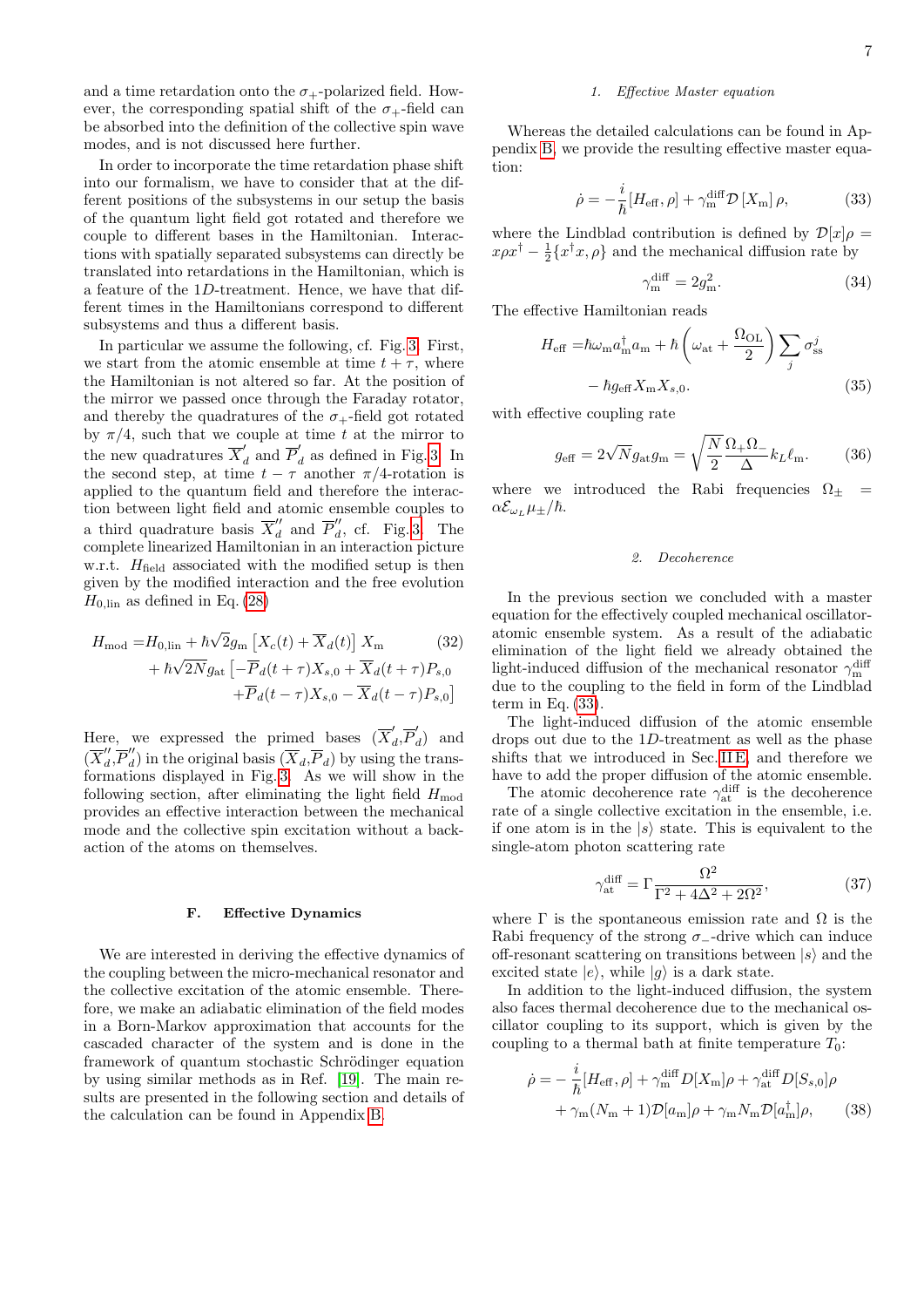where the thermal decoherence rate is given by  $\gamma_{\rm m} N_{\rm m} \approx$  $\frac{k_{\rm B}(T_0+T_{\rm eff})}{\hbar Q_{\rm m}}$  with Boltzmann constant  $k_{\rm B}$ , mechanical quality factor  $Q_{\rm m} = \omega_{\rm m}/\gamma_{\rm m}$ , and effective temperature  $T_{\text{eff}}$  of the mechanical system due to laser heating [\[20\]](#page-13-14).

# <span id="page-7-0"></span>III. DISCUSSION AND APPLICATIONS

In the previous sections, we reduced the description of our cascaded quantum system to an effective master equation in Eq. [\(38\)](#page-6-2) that describes the coherent coupling between mechanical resonator and atomic ensemble. However, as discussed in Sec. [II F 2](#page-6-0) these coherent dynamics are accompanied by several noise sources, such as thermal or light-induced diffusion. Our goal is to investigate regimes that yield interesting applications. In the following, we first discuss the possibility to extend the calculations to various optomechanical systems. Further, we present estimates on the coherent dynamics as well as sympathetic cooling. Then, we compare the coupling to internal states and the coupling to the motional atomic states, cf. [\[20\]](#page-13-14), and finally we present experimental parameters and realizations we have in mind.

## <span id="page-7-1"></span>A. Generic Optomechanical System

As we have already shown in previous work [\[20\]](#page-13-14), the scaling with the mechanical-light coupling  $g_m$  is rather generic and also applies to optomechanical configurations with e.g high finesse cavities. In fact we can apply the presented theoretical model to any single-sided optomechanical system by choosing the corresponding mechanical-light coupling  $g<sub>m</sub>$  from which one can infer the mechanical diffusion rate  $\gamma_{\text{m}}^{\text{diff}}$  in Eq. [\(34\)](#page-6-3) and the effective coupling rate  $g_{\text{eff}}$  in Eq. [\(36\)](#page-6-4).

The most general mechanical-light coupling rate in Eq. [\(13\)](#page-3-6) for a single-sided optomechanical cavity system is given by

$$
g_{\rm m}^{\rm om} = \frac{2\alpha}{\sqrt{\pi}} \frac{g_0}{\kappa},\tag{39}
$$

where  $g_0$  is the general optomechanical single-photon coupling strength and  $\kappa$  the cavity line-width. With this one could for instance calculate the mechanical-light coupling for a photonic-crystal optomechanical cavity ("zipper cavity") [\[22,](#page-13-15) [23\]](#page-13-16), see Sec. [III E.](#page-10-0)

In the lines of our previous work in Ref. [\[20\]](#page-13-14) another interesting optomechanical system is the extension of the above derivations for the ideal metallic mirror onto a "membrane-in-the-middle"-setup as visualized in Fig. [1\(](#page-1-1)b). The resulting membrane-light coupling is then enhanced by the finesse  $\mathcal F$  of the cavity

$$
g_{\rm m}^{\rm mim} = \alpha \frac{k_{\rm L} \ell_{\rm m}}{\sqrt{2\pi}} 2 |\mathfrak{r}_{\rm m}| \frac{2\mathcal{F}}{\pi},\tag{40}
$$

where  $\mathfrak{r}_{m}$  is the reflectivity of the membrane.

# <span id="page-7-6"></span>B. Coherent Dynamics

As a first application we consider the observation of coherent dynamics between the mechanical oscillator and the spin wave excitation in the atomic ensemble. The coherent dynamics are induced by the interaction term Eq. [\(35\)](#page-6-5). In particular, we are interested in a regime, where the splitting of the two atomic ground states is resonant with the mechanical frequency, i.e.  $\omega_{at} + \Omega_{OL}/2 \approx$  $\omega_{\rm m}$  as well as  $\omega_{\rm m} \gg g_{\rm eff}$ . In that case we can apply a rotating wave approximation to Eq. [\(35\)](#page-6-5) such that we obtain a beamsplitter-type interaction Hamiltonian

<span id="page-7-3"></span>
$$
H_{\text{eff}} \approx -\hbar g_{\text{eff}} \left( a_{\text{m}}^{\dagger} S_{s,0} + S_{s,0}^{\dagger} a_{\text{m}} \right). \tag{41}
$$

This interaction allows for coherent transfer of single excitations between the spin wave and the mechanical mode. However, as discussed in Sec. [II F 2](#page-6-0) the system suffers from various dissipation and diffusion processes. Hence for coherent transfer of single excitations it is required that the coupling rate exceeds all decoherence rates, which is expressed by the strong coupling conditions

<span id="page-7-4"></span>
$$
g_{\text{eff}} \gg \gamma_{\text{at}}^{\text{diff}}, \gamma_{\text{m}}^{\text{diff}}, \gamma_{\text{m}}^{\text{th}}, \tag{42}
$$

where  $\gamma_m^{\text{th}} = \gamma_m N_m$ . Further, we define the total mechanical decoherence rate  $\gamma_m^{\text{tot}} = \gamma_m^{\text{th}} + \gamma_m^{\text{diff}}$ .

| $\omega_{\rm m}$ | $2\pi \cdot 10$ MHz   | $\omega_{\text{L}}$ | $2\pi \cdot 378$ THz      |  |  |
|------------------|-----------------------|---------------------|---------------------------|--|--|
| $\overline{M}$   | $4 \cdot 10^{-14}$ kg |                     | $2\pi \cdot 15$ MHz       |  |  |
| $Q_{\rm m}$      | $10^{5}$              | N                   | $8.5 \cdot 10^{6}$        |  |  |
| 90               | $2\pi \cdot 1.83$ MHz | $w_0$               | $30 \mu m$                |  |  |
| $T_0$            | 4 K                   | $\mu$               | $2.54 \cdot 10^{-29}$ C m |  |  |
| $\Delta T_0/P$   | 12 K/mW               |                     | $2\pi \cdot 5.75$ MHz     |  |  |
| $\kappa$         | $2\pi \cdot 4$ GHz    |                     | $2.5 \cdot 10^{-7}$ W     |  |  |

<span id="page-7-2"></span>TABLE I. Set of optimized parameters based on the considerations in Sec. [III](#page-7-0) and Sec. [III E.](#page-10-0) The left column describes the mechanical parameters for the optomechanical system of a zipper-cavity [\[22,](#page-13-15) [23\]](#page-13-16), where  $\Delta T_0/P$  describes the absorption heating due to the laser. The column on the right displays the atomic and laser parameters, where  $\mu$  is the transition dipole matrix element of the  $D1$ -line of  ${}^{87}$ Rb. The values for the detuning  $\Delta$ , the laser power P and the beam waist  $w_0$  are optimized within the given boundary conditions, and further details are given in Sec. [III E.](#page-10-0)

<span id="page-7-5"></span>By examining Eq. [\(36\)](#page-6-4) we find that for a given optomechanical system coupled to the atomic ensemble the coupling rate can be optimized by varying the detuning, the laser power or the beam waist of the laser. However, all of these parameters also alter the decoherence rates  $\gamma_{\rm m}^{\rm tot}$  and  $\gamma_{\rm at}^{\rm diff}$  significantly. Thus, identifying optimal values for beam waist, detuning and laser power results in a tradeoff between optimization of the strong coupling conditions on one side, and fulfilling the conditions for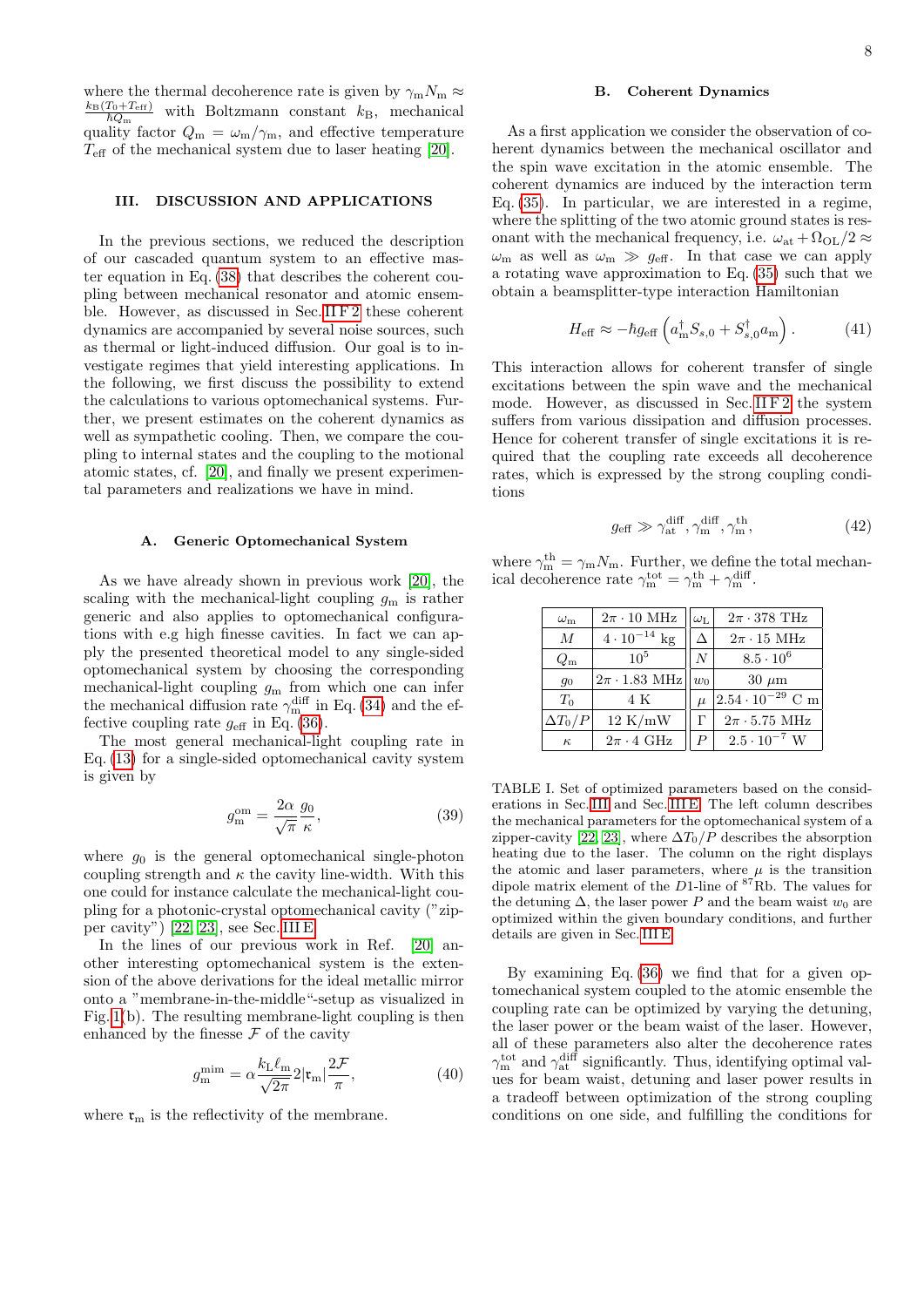

<span id="page-8-0"></span>FIG. 4. Strong coupling conditions: we plot the ratios  $g_{\text{eff}}/\gamma_{\text{m}}^{\text{tot}}$  and  $g_{\text{eff}}/\gamma_{\text{at}}^{\text{diff}}$  as functions of the effective coupling  $g_{\text{eff}}$ as a benchmark for the strong coupling conditions for both, the mechanical and atomic decoherence. Further, the cooperativity  $C_0$  for coherent dynamics is displayed as a function of the effective coupling. Parameters are taken from Table [I.](#page-7-2)

adiabatically eliminating the excited state  $|e\rangle$  as well as keeping the Stark shift of the  $|s\rangle$  as low as possible.

In order to show the fulfilment of the strong coupling conditions and therefore the ability to observe coherent dynamics, we display in Fig. [4](#page-8-0) the ratios  $g_{\text{eff}}/\gamma_{\text{m}}^{\text{tot}}$ , as well as  $g_{\text{eff}}/\gamma_{\text{at}}^{\text{diff}}$  as functions of the effective coupling, where all other parameters are fixed by the optimized values in Table [I.](#page-7-2)

We can clearly see that the larger the effective coupling the better the fulfilment of the strong coupling conditions. The upper bound for increasing the effective coupling is given by the rotating wave approximation that was made to obtain the Hamiltonian in Eq. [\(41\)](#page-7-3), which is only valid in the limit where  $g_{\text{eff}} \ll \omega_{\text{m}}$ . Note, since we fixed the values for beam waist, laser power and detuning to the parameters in Table [I,](#page-7-2) increasing the effective coupling geff in Fig. [4](#page-8-0) corresponds in principle to varying the density of the atomic ensemble. From Fig. [4](#page-8-0) we therefore conclude that the atomic density should be as large as possible with the limit that the rotating wave approximation is still valid. In Table [I](#page-7-2) we assume a reasonable high atomic density.

As a second figure of merit for strong coupling we define the cooperativity of the system as

$$
\mathcal{C}_0 = \frac{4g_{\text{eff}}^2}{\gamma_{\text{m}}^{\text{tot}} \gamma_{\text{at}}^{\text{diff}}},\tag{43}
$$

and plot it as a function of the effective coupling in Fig. [4.](#page-8-0) We observe that for a wide range of values of the effective coupling  $g_{\text{eff}}$  the cooperativity is much larger than one for fixed values of beam waist, laser power and detuning. Interestingly, there is a range where  $C_0 > 1$  but the strong coupling condition  $g_{\text{eff}}/\gamma_{\text{m}}^{\text{tot}} < 1$ . The cooperativity as defined in Eq. [\(43\)](#page-8-1) is only a figure of merit for the coherent dynamics, where for the case of cooling

the mechanical oscillator we have to define a modified cooperativity as we will discuss in the following section.

Concluding we find that the strong coupling conditions in Eq. [\(42\)](#page-7-4) are fulfilled in a wide range of parameters. In Table [II](#page-8-2) we summarize the coupling and decoherence rates as well as the cooperativity for a set of optimized parameters given in Table [I.](#page-7-2) These resulting strong coupling conditions are an improvement considering the coupling to the atomic motion, where the effective coupling and the decoherence rates were on the same order [\[20\]](#page-13-14).

|                                             | $ 2\pi \cdot 541 \text{ kHz} $ |
|---------------------------------------------|--------------------------------|
| $q_{\text{eff}}$ 2 $\pi$ · 2.5 MHz<br>194 4 | $ 2\pi \cdot 143 \text{ kHz} $ |
|                                             | $ 2\pi \cdot 844 \text{ kHz} $ |

<span id="page-8-2"></span>TABLE II. Resulting coupling and decoherence rates as well as cooperativity after choosing optimal values for beam waist, laser power and detuning.

# C. Sympathetic Cooling

The sophisticated atomic toolbox allows among other features to engineer dissipation. In particular we can prepare the atomic ensemble near to the ground state by repumping its population. Together with coherent interactions between atomic ensemble and membrane we obtain a sympathetic cooling effect on the membrane as was recently shown for coupling to the motional atomic degrees of freedom [\[13\]](#page-13-7).

In Sec. [II F 2](#page-6-0) we discussed the decoherence processes of the system. In particular we introduced the atomic dissipation due to the strong coupling laser, which results already in a cooling or better re-pumping process of the ensemble, cf. Eq.  $(38)$ . As a solid blue curve in Fig.  $5(a)$ we display the mechanical steady state occupation resulting from the solution of the master equation in Eq. [\(38\)](#page-6-2). Here, only the intrinsic re-pumping rate  $\gamma_{at}^{\text{diff}}$  accounts for pumping the atomic ensemble to ground state  $|g\rangle$ . Thus we observe that for no external re-pumping laser the mechanical steady state occupation is already cooled down below ten quanta of excitation.

<span id="page-8-1"></span>However, to obtain ground state cooling of the mechanical oscillator we need to introduce an additional repumping laser on the side of the atomic ensemble, that impinges perpendicular to the quantization axis of the setup onto the ensemble. Incorporating this additional re-pumping laser into the master equation in Eq. [\(38\)](#page-6-2) is done by introducing an amplitude decay with rate  $\gamma_{\rm at}^{\rm cool}$ on the side of the atoms

<span id="page-8-3"></span>
$$
\dot{\rho} = -\frac{i}{\hbar} [H_{\text{eff}}, \rho] + \gamma_{\text{m}}^{\text{diff}} D[X_{\text{m}}] \rho + (\gamma_{\text{at}}^{\text{diff}} + \gamma_{\text{at}}^{\text{cool}}) D[S_{s,0}] \rho + \gamma_{\text{m}} (N_{\text{m}} + 1) \mathcal{D}[a_{\text{m}}] \rho + \gamma_{\text{m}} N_{\text{m}} \mathcal{D}[a_{\text{m}}^{\dagger}] \rho.
$$
(44)

In order derive the mechanical occupation number for the sympathetic cooling scheme we have to solve the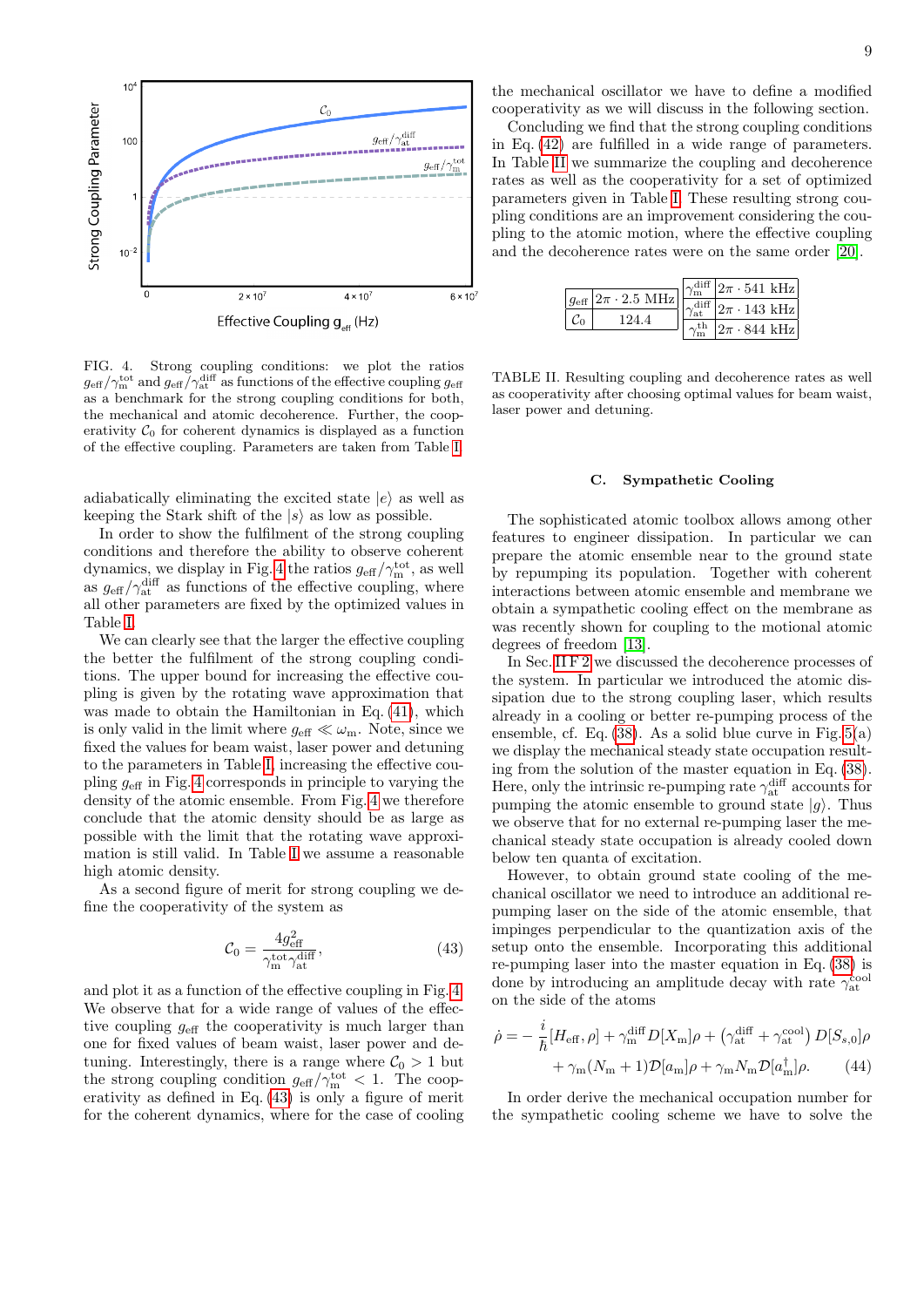

<span id="page-9-0"></span>FIG. 5. Sympathetic cooling of the mechanical oscillator by externally re-pumping the atomic ensemble with rate  $\gamma_{\rm at}^{\rm cool}$ . (a) Steady state occupation of the mechanical oscillator as a function of the effective coupling is shown. The different curves correspond to different external re-pumping rates. Parameters are taken from Table [I.](#page-7-2) (b) Cooperativity for sympathetic cooling setup as a function of the effective coupling is well above one for the optimized coupling in Table [II.](#page-8-2) Here, an external cooling rate of  $\gamma_{\rm at}^{\rm cool} = 2 \cdot 10^7$  Hz is chosen.

full master equation in Eq. [\(44\)](#page-8-3) with the Hamiltonian in Eq. [\(35\)](#page-6-5). In doing so we find that the system (for small  $\gamma_{\rm m}$ ) is only stable in the limit

$$
\left(\gamma_{\rm at}^{\rm diff} + \gamma_{\rm at}^{\rm cool}\right)^2 + 4\omega_{\rm m}^2 > 4g_{\rm eff}^2,\tag{45}
$$

which provides a cut off for higher effective coupling rates in Fig. [5\(](#page-9-0)a). Whereas in the case of strong coupling as discussed in the previous section this inequality is automatically fulfilled, we have to include it when deriving the mechanical occupation. In principal this results in a cutoff for the effective coupling.

In Fig. [5\(](#page-9-0)a) we present the steady state occupation of the mechanical oscillator as a function of the effective coupling for three different external re-pumping rates  $\gamma_{\rm at}^{\rm cool}$ . Again we clearly see that without external repumping (blue, solid) the mechanical oscillator can not be cooled to the ground state. In the previous section we introduced the optimized parameters in Table [I](#page-7-2) for which the effective coupling takes the value  $q_{\text{eff}} = 2\pi \cdot 2.5 \text{ MHz}.$ Using this, we find that a re-pumping rate  $\gamma_{\text{at}}^{\text{cool}} = 2 \cdot 10^7$ 

Hz (purple, dotted) would allow for ground state cooling of the mechanical oscillator. Choosing a smaller repumping rate of  $\gamma_{at}^{\text{cool}} = 5 \cdot 10^6$  Hz (green, dashed) results in a mechanical steady state occupation exactly at the edge of the ground state.

Further, by adding a re-pumping laser on the side of the atoms we have a modified atomic dissipation and therefore we have to redefine the cooperativity in Eq. [\(43\)](#page-8-1). For the sympathetic cooling setup we define the cooperativity as

<span id="page-9-1"></span>
$$
\mathcal{C} = \frac{4g_{\text{eff}}^2}{\gamma_{\text{m}}^{\text{tot}} \gamma_{\text{at}}^{\text{tot}}},\tag{46}
$$

with the total atomic decoherence rate  $\gamma_{at}^{tot} = \gamma_{at}^{diff} + \gamma_{at}^{cool}$ . In Fig. [5\(](#page-9-0)b) we show the cooperativity for sympathetic cooling as defined in Eq. [\(46\)](#page-9-1) as a function of the effective coupling rate. For small values of  $g_{\text{eff}}$  we clearly find that ground state cooling is not possible, which agrees with the numerical derivation of the mechanical steady state occupation in Fig. [5\(](#page-9-0)a). Hence, we finally conclude that ground state cooling is possible for reasonable parameter regimes.

# D. Internal vs. motional States

Previously, systems that coupled the motion of the mechanical oscillator to the center-of-mass motion of the atomic ensemble [\[12,](#page-13-24) [19,](#page-13-12) [20\]](#page-13-14) have been investigated. In this manuscript we discussed a possible realization of coupling the internal degrees of freedom to the motion of the mechanical oscillator. In the following we discuss the important differences between the two different coupling schemes.

The coupling to the motional state of a harmonic oscillator leads to a Lamb-Dicke factor  $\eta = k_L \ell_{\rm ZPF} \ll 1$ in the coupling. Since this factor is in general small, we profit in the case of internal state coupling from not having a Lamb-Dicke factor on the side of the atoms. We can demonstrate this by comparing the effective coupling rate for the internal states in the case of a "membrane-inthe-middle" setup, Eq. [\(40\)](#page-7-5) to the coupling of the centerof-mass mode to the mechanical oscillator from Eq. (27) in Ref.[\[20\]](#page-13-14). The latter is given by

$$
g_{\rm com} \propto \omega_{\rm at} \frac{\ell_{\rm m}}{\ell_{\rm at}} \left| \mathfrak{r}_{\rm m} \right| \sqrt{N} \mathcal{F}, \tag{47}
$$

where  $\ell_{\rm at} = \sqrt{\hbar/2m\omega_{\rm at}}$  are the atomic zero point fluctuations. Calculating the quotient of both coupling rates yields

$$
\frac{g_{\text{eff}}}{g_{\text{com}}} \propto \frac{\Omega_+ \Omega_-}{\Delta} k_L \frac{\ell_{\text{at}}}{\omega_{\text{at}}} = \frac{1}{k_L \ell_{\text{at}}} = \frac{1}{\eta_{\text{at}}},\qquad(48)
$$

where we used the definition of the optical lattice in Ref. [\[20\]](#page-13-14), i.e.  $V_0 k_L^2 = m_{at} \omega_{at}^2/2$  with lattice depth  $V_0 = \hbar \Omega_+ \Omega_- / \Delta$ .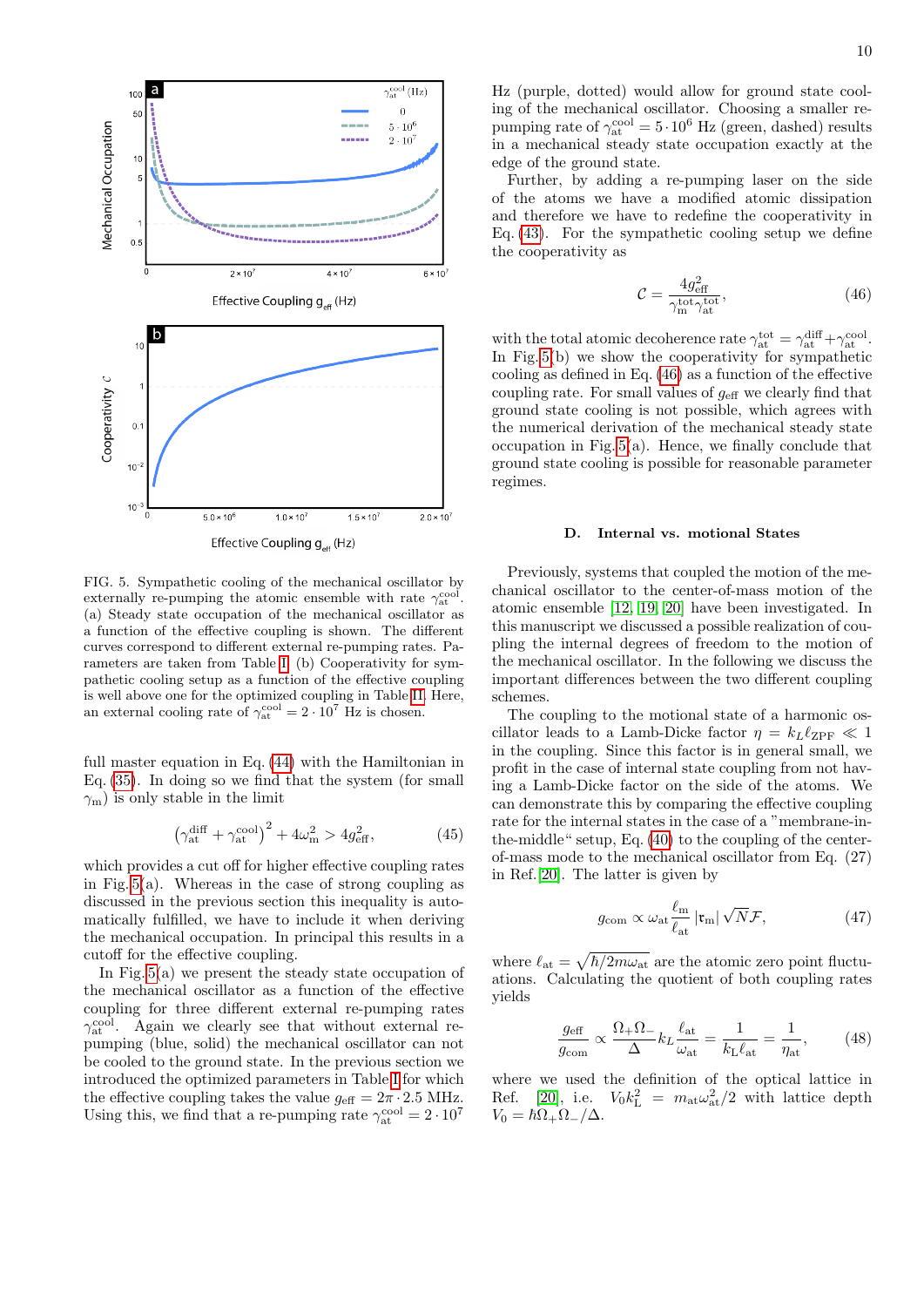11

In addition, note that the atomic-light diffusion  $\gamma_{\rm at}^{\rm diff}$ in the motional coupling is proportional to the atom-field coupling  $g_{\text{at}}^2$  and thereby suppressed by a Lamb-Dicke factor squared. In the case of internal state coupling we loose this suppression of the diffusion rate by the Lamb-Dicke factor, and thereby we have a much higher atomic diffusion rate. Nevertheless this is not necessarily a drawback since the  $\gamma_{at}^{\text{diff}}$  in Eq. [\(38\)](#page-6-2) corresponds to a cooling rate rather than a diffusion process as in the motional coupling, cf. [\[20\]](#page-13-14).

Further, from the experimental point of view coupling to the internal atomic states has certain advantages compared to the motional coupling. In the motional coupling, there is a resonance condition between the frequencies of mechanical mode and atomic center-of-mass mode. Optical lattice potentials are limited to trap frequencies of several hundred kHz. This restriction no longer holds for internal states, since the resonance condition depends on the splitting of the two ground states  $|s\rangle$  and  $|g\rangle$ . In general, the atomic levels offer a large range of energy splittings that could be addressed, e.g. Zeeman-sublevels split by magnetic fields in the MHz range or hyperfine ground states with splittings in the GHz range. Thereby, the constraints on the mechanical frequency range are much more relaxed. Finally, the internal state of the atoms can also be prepared and detected with a much higher fidelity than the center-of-mass motion.

# <span id="page-10-0"></span>E. Experimental Parameters

In the following, we give more details on possible experimental realizations. On the atomic side, we consider a cloud of cold <sup>87</sup>Rb atoms, which is routinely being prepared in numerous cold atom experiments. To calculate the number  $N$  of atoms that effectively couple to the optomechanical system we assume a homogeneous density of  $3 \cdot 10^{17}$ /m<sup>3</sup>, which is one order of magnitude below the limit which can be reached with Raman sideband cooling [\[31\]](#page-13-25). A realistic length of the atomic cloud of 1 cm yields an atomic area density of  $\rho_A \approx 3 \cdot 10^{15}/m^2$ . Assuming the beam has a circular shape with radius  $w_0$ , the atom number is given by  $N = \rho_A \pi w_0^2$ .

We consider the mechanical mode to be coupled to Zeeman-split sublevels of a long-lived atomic hyperfine state. More specifically, we choose the two sublevels  $|g\rangle = |F = 2, m_F = -2\rangle$  and  $|s\rangle = |F = 2, m_F = 0\rangle$ of the  $5^{2}S_{1/2}$  ground state. Using an external magnetic field, the splitting between  $|g\rangle$  and  $|s\rangle$  can be tuned into resonance with the mechanical frequency  $\omega_{\rm m}$ . The levels are coupled by a weak  $\sigma_+$ -sideband and a strong  $\sigma_-$ drive via the  $|F' = 1, 2, m'_F = -1\rangle$  sublevels of the  $5^{2}P_{1/2}$  excited state (D<sub>1</sub> transition:  $\omega_{L}/2\pi = 378 \text{ THz}$ ,  $\lambda = 795 \,\mathrm{nm}$ ). If no sideband photons are present, the atoms will be optically pumped to the energetically lower  $|g\rangle$ -state.

Concerning the optomechanical system, we first consider a photonic-crystal optomechanical cavity ("zipper cavity") which was developed in the group of O. Painter [\[22,](#page-13-15) [23\]](#page-13-16). These fibre-coupled nano-structured devices combine low effective masses on the picogram scale with strong field gradients on the wavelength scale to obtain huge single-photon coupling strengths  $g_0$ . As realistic parameters for a zipper cavity we assume a mechanical mode with frequency  $\omega_{\rm m}/2\pi$  = 10 MHz and  $g_0/2\pi$  = 1.83 MHz, cavity linewidth  $\kappa/2\pi$  = 4 GHz,  $M = 4 \times 10^{-14}$  kg,  $Q_{\rm m} = 10^5$ , see Table [I.](#page-7-2) We further assume a <sup>4</sup>He cryogenic environment with  $T_0 = 4$  K to minimize thermal dissipation. In order to model the heating due to the laser drive as discussed in Sec. [II F 2](#page-6-0) we assume an absorption heating of  $\Delta T_0/P = 12 \text{ K/mW}$ (estimation based on measurements in [\[23\]](#page-13-16)).

As optimization parameters to observe coherent dy-namics (see Sec. [III B\)](#page-7-6), we vary the beam power  $P$ , the detuning  $\Delta$  from the excited  $F' = 2$  state and the beam radius  $w_0$ . We find an effective coupling rate  $g_{\text{eff}} = 15.6 \text{ MHz}$  which is about one order of magnitude higher than the atomic, mechanical and thermal diffusion rates  $(\gamma_{at}^{\text{diff}}, \gamma_{m}^{\text{diff}}, \gamma_{m}^{\text{th}}) = (0.9, 3.4, 5.3) \text{ MHz}$ , cf. Table [II.](#page-8-2) These optimum values are achieved by tuning the laser almost on resonance with the atoms  $(\Delta/2\pi = 15 \text{ MHz})$ and making the beam as small as possible  $(w_0 = 30 \,\mu\text{m})$ , i.e. keeping the Rayleigh range longer than the atomic ensemble. The power  $P = 2.5 \cdot 10^{-7}$ W is just below atomic saturation but far below the range where we expect significant heating of the zipper cavity.

Second, we consider a "membrane-in-the-middle" setup similar to that described in [\[13\]](#page-13-7). While the membrane properties are very similar to the ones in [\[13\]](#page-13-7), we assume a more compact cavity with a length of about 1 mm and a higher finesse of  $\mathcal{F} = 700$  which is placed in a cryogenic environment at  $T_0 = 4$ K, see Table [III.](#page-10-1) Heating by absorption of laser light  $\Delta T_0/P$  is modeled as described in [\[20\]](#page-13-14).

| $\omega_{\rm m}$            | $2\pi \cdot 276$ kHz            |  |  |
|-----------------------------|---------------------------------|--|--|
| M                           | $4 \cdot 10^{-10}$ kg           |  |  |
| $Q_{\rm m}$                 | $1.9 \cdot 10^6$                |  |  |
| $\mathfrak{r}_{\mathsf{m}}$ | $0.4\,$                         |  |  |
| $\mathcal F$                | 700                             |  |  |
| 90                          | $2\pi \cdot 175\,\mathrm{Hz}$   |  |  |
| $T_{0}$                     | 4 K                             |  |  |
| $\Delta T_0/P$              | $2.2\,\mathrm{K/mW}$            |  |  |
| к.                          | $2\pi \cdot 232 \,\mathrm{MHz}$ |  |  |

<span id="page-10-1"></span>TABLE III. Properties of the "membrane-in-the-middle" system.

Analogous to the zipper cavity, we find optimum parameters to observe coherent dynamics using the MIM setup, see Table [IV.](#page-11-2) Here, compared to the zipper cavity, we are less limited by the mechanical diffusion rates, which allows us to use a much higher laser power. However, in order to keep the atomic excitation small, we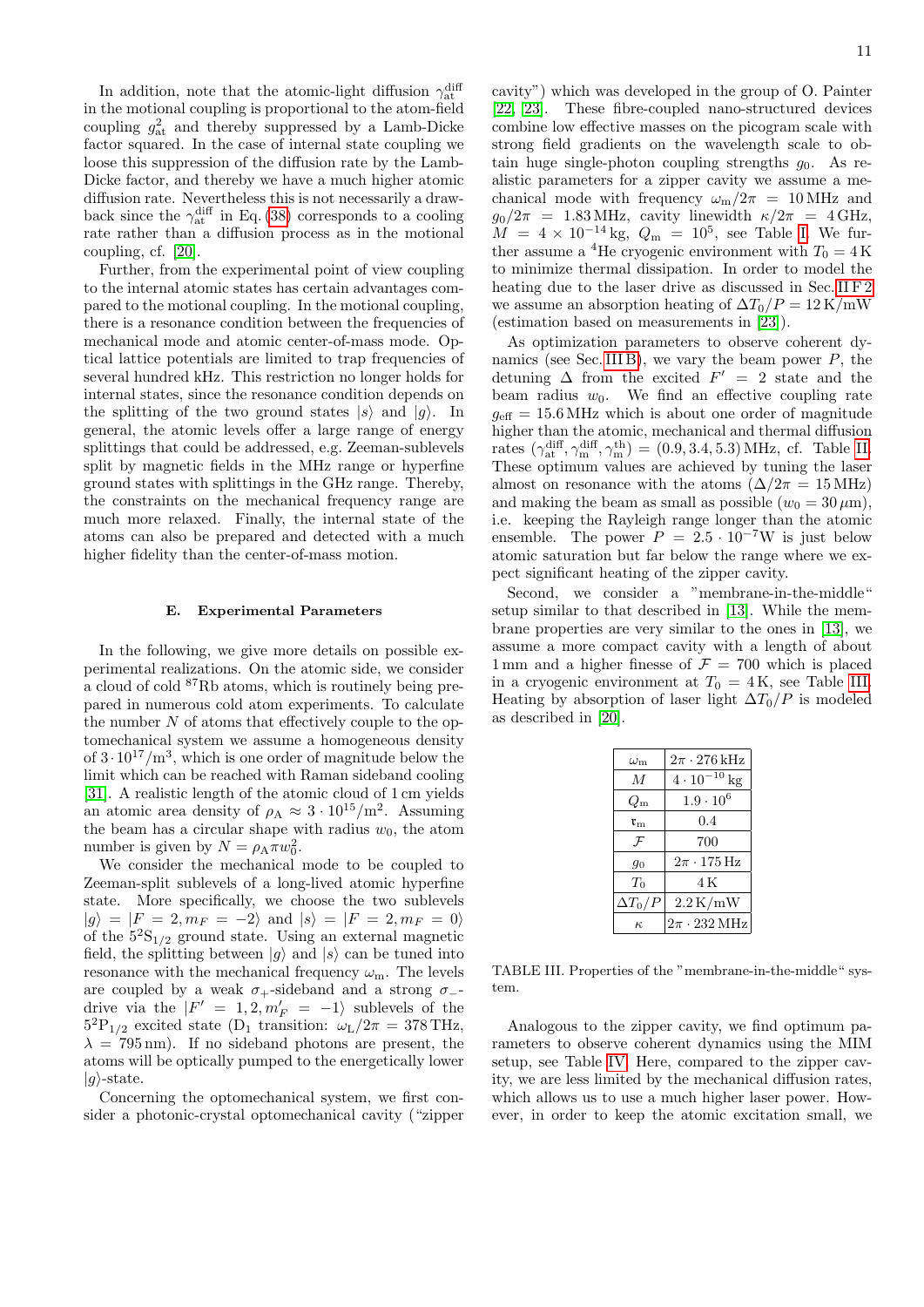need a much larger detuning and/or a larger beam radius. Finally, the coherent coupling rate is one order of magnitude smaller than for the zipper cavity and it is only slightly larger than the decoherence rates, placing the system at the edge of strong coupling.

|         | $ 2\pi \cdot 1.1 \text{ GHz} $ |                                                | $$ diff <sup>1</sup> | $2\pi \cdot 15$ kHz             |
|---------|--------------------------------|------------------------------------------------|----------------------|---------------------------------|
| $ w_0 $ | $50 \,\mathrm{\mu m}$          | $ g_{\text{eff}} 2\pi \cdot 150 \,\text{kHz} $ | $\gamma_{\rm m}$     | $ 2\pi\cdot113\,\mathrm{kHz} $  |
|         | $2.5 \,\mathrm{mW}$            | 6.5                                            | $\gamma_{\rm at}$    | $ 2\pi \cdot 105 \mathrm{kHz} $ |
|         | $2.4 \cdot 10^7$               |                                                |                      |                                 |

<span id="page-11-2"></span>TABLE IV. Left column: Set of optimized parameters to observe coherent dynamics in the "membrane-in-the-middle" setup. Middle column: Coherent coupling rate and cooperativity. Right column: Decoherence rates.

# IV. CONCLUSION

In summary, in this paper we have discussed the full quantum model for a hybrid quantum system consisting of a mechanical resonator coupled to the internal states of an atomic ensemble. Coupling in particular to the internal states of the atoms rather than the motional states offers many advantages like tunability of frequencies and full access to the atomic toolbox. We exploit these features of the internal state coupling and present, in addition to the coherent dynamics, that the pre-cooled mechanical oscillator can be cooled to its ground state by sympathetic cooling via the atomic ensemble. Further, the quantum model is not limited to a specific mechanical system, but can be generalized onto various mechanical resonators such as membranes or photonic crystal cavities. We conclude our derivations by comparing the proposal to previous work on motional state coupling [\[20\]](#page-13-14).

We thank K. Stannigel and A. Jöckel for helpful discussions. We acknowledge support from the ERC-Synergy Grant UQUAM, the SFB FOQUS of the Austrian Science Fund, the European Commission (iQUOEMS), the Swiss Nanoscience Institute, the NCCR Quantum Science and Technology and the European project SIQS. M.T.R. acknowledges support from a Marie Curie IIF fellowship.

# <span id="page-11-0"></span>Appendix A: Hamiltonian without Phase Shift

From Eq. [\(29\)](#page-5-0) we can derive an effective interaction between mechanical resonator and the  $S_0$  spin mode of the atomic ensemble by eliminating the light field. In doing so, we eliminate the mediating light fields of  $\sigma_{+}$ -polarized light using the formalism described in Appendix [B.](#page-11-1) Finally, the resulting Hamiltonian then reads

$$
H_{\text{eff}}^{\text{lin}} = -\hbar\sqrt{2N}g_{\text{m}}g_{\text{at}}X_{\text{m}}X_{s,0} - \hbar Ng_{\text{at}}^2(X_{s,0}^2 + P_{s,0}^2). \tag{A1}
$$

In addition to the coupling of the ensemble to the mechanical resonator the effective atom-mechanics interaction Hamiltonian in Eq. [\(A1\)](#page-11-3) has a second contribution from the backaction of the atomic ensemble on itself. This atom-atom interaction is enhanced by the number of atoms and thereby much stronger than the atommechanics interaction term. Hence, for the purpose of coherent interaction between atomic ensemble and mechanical resonator, it is undesirable to have this contribution. Modifying the setup slightly by introducing phase shifts on the quadratures of the quantum field is one way to resolve this problem and remove the atom-atom backaction term.

### <span id="page-11-1"></span>Appendix B: Adiabatic Elimination

In the following, we summarize the calculations leading to an effective description of the mechanical oscillator coupled to the atomic ensemble.

Therefore, we start with the fully linearized Hamiltonian in Eq. [\(32\)](#page-6-6) that is in a rotating frame with respect to  $H_{\text{field}}$ . The Hamiltonian includes the interaction between the mechanical resonator as well as the atomic ensemble with the light field. The system is then governed by the Schoredinger equation

<span id="page-11-4"></span>
$$
\frac{d}{dt}|\Psi\rangle = -\frac{i}{\hbar}H_{\text{mod}}(t)|\Psi\rangle.
$$
 (B1)

Note that all optical frequencies are removed from  $H_{\text{mod}}(t)$  and further that we assumed all photons mediating the relevant interactions have frequencies in a band width  $2\theta$  around the laser frequency  $\omega_L$ .

We are interested in a situation, where  $\theta \to \infty$  such that the field operators in Eq. [\(16\)](#page-3-7) become  $\delta$ -correlated. In this so-called white noise limit we can interpret Eq.  $(B1)$  as a quantum stochastic Schrödinger equation (QSSE) of Stratonovich type with time delays [\[32\]](#page-13-26). By integrating Eq. [\(B1\)](#page-11-4) in small time steps  $\Delta t$  up to second order in the interaction Hamiltonian, we obtain an effective interaction between atomic ensemble and mechanical resonator, that is mediated by the photons. This is basically a Born-Markov approximation in the coupling between subsystems (atomic/mechanical) and field. We further assume that the field is initially in the vacuum state. By taking the time ordering of the interactions into account and further taking the limit  $\Delta t \to 0$ , we end up with a QSSE of Ito-type *without* time delays. This result can then be used to derive an effective master equation for the coupling between mechanical and atomic subsystem.

Summarizing the complete hierarchy of timescales we find

<span id="page-11-5"></span>
$$
\frac{1}{\omega_{\rm L}} \ll \frac{1}{\theta} \ll |\tau| \ll \Delta t \ll \frac{1}{g_{\rm m}^2}, \frac{1}{g_{\rm at}^2}, \frac{1}{\omega_{\rm m,at}},
$$
 (B2)

<span id="page-11-3"></span>where we have  $\omega_{\text{L}} \gg \theta \gg \omega_{\text{m,at}}$  from the definition of the bandwidth  $\theta$  in Eqs. [\(14\)](#page-3-8)-[\(15\)](#page-3-2). Further, the time interval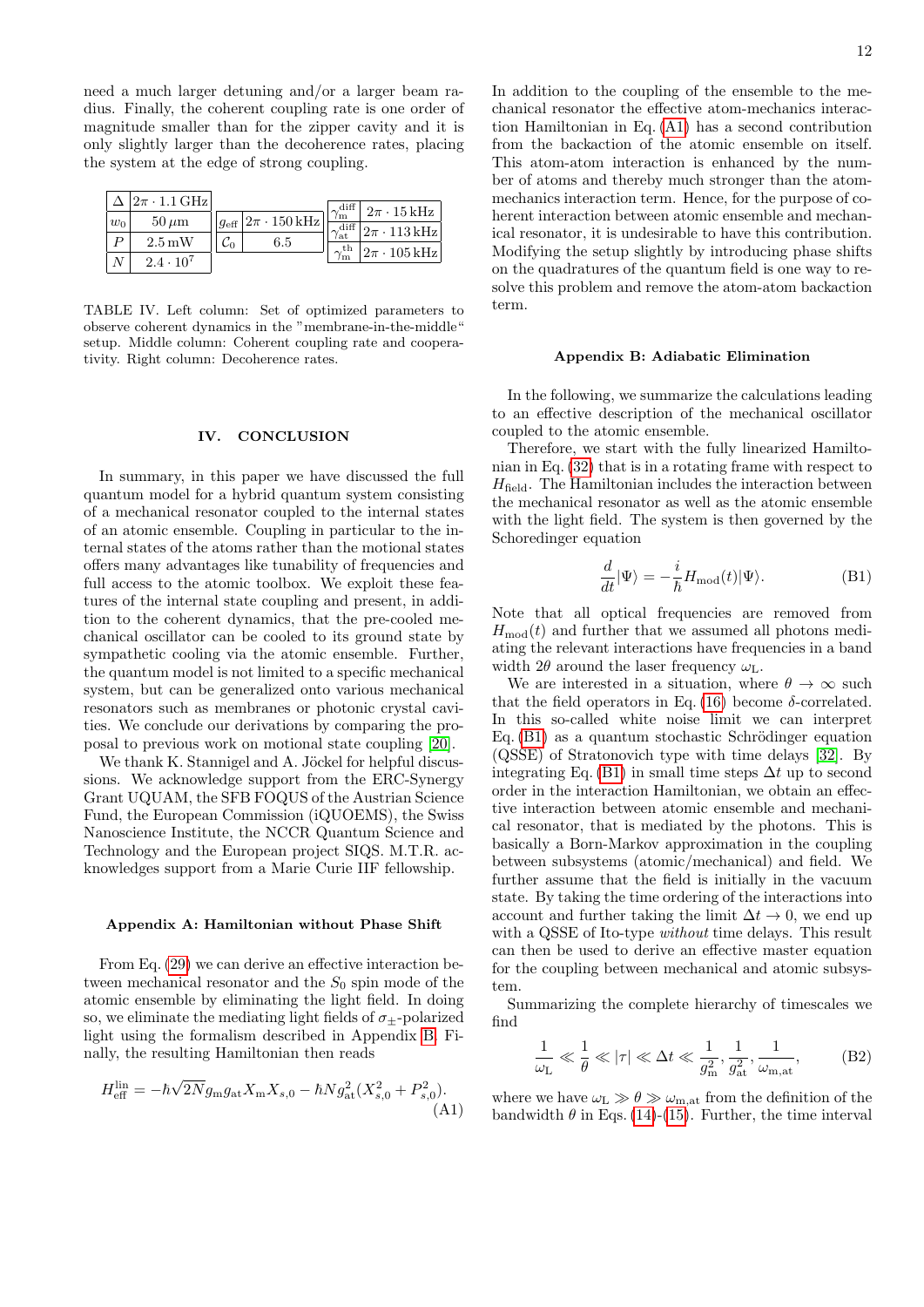$\Delta t$  of the integration is much longer than the propagation times  $\tau$  between the systems, but much shorter than the system timescales. Finally,  $1/\theta \ll |\tau|$  is needed to be able to distinguish the temporal order of photon emission and reabsorption events in the interaction.

# 1. Solving QSSE (Stratonovich type) with time delays

From the Schrödinger equation in Eq.  $(B1)$  we obtain the time evolution of the state  $|\Psi(t_0)\rangle$  for some initial time  $t_0$  by

$$
|\Psi(t_0 + \Delta t)\rangle = U(t_0, \Delta t)|\Psi(t_0)\rangle
$$
 (B3)

with time evolution operator for the time internval  $\Delta t$ 

$$
U(t_0, \Delta t) = e^{-\frac{i}{\hbar} \int_{t_0}^{t_0 + \Delta t} ds H_{\text{mod}}(s)}.
$$
 (B4)

We assume that the time interval  $\Delta t$  is much longer than the time delays  $\tau_i$  and much shorter than the system evolution, i.e. coupling strength and decays, cf. Eq. [\(B2\)](#page-11-5). We expand the right hand side of Eq. [\(B3\)](#page-12-0) in the time interval  $\Delta t$  up to second order in the Hamiltonian:

$$
U(t_0, \Delta t) |\Psi(t_0)\rangle
$$
  
\n
$$
\approx \left\{ 1 - \frac{i}{\hbar} \int_{t_0}^{t_0 + \Delta t} ds H_{\text{mod}}(s) \right\}
$$
 (B5)  
\n
$$
- \frac{1}{\hbar^2} \int_{t_0}^{t_0 + \Delta t} ds H_{\text{mod}}(s) \int_{t_0}^s ds' H_{\text{mod}}(s') \right\} |\Psi(t_0)\rangle,
$$

where the bounds of the second integral in the third term account for the time ordering. We expand the above expression up to first order in  $\Delta t$ . Further, we assume that the field is initially in a vacuum state such that the initial wave function reads  $|\Psi(t_0)\rangle = |\Psi(t_0)\rangle_{\text{svs}} \otimes |0\rangle_{\text{field}}$ . As a result, we neglect all terms with annihilation operators acting directly on the initial state as well as terms with two consecutive creation operators, because they are of higher order [\[19\]](#page-13-12). Evaluating the second term in Eq. [\(B5\)](#page-12-1) yields:

$$
-i\left\{\frac{H_{0,\text{lin}}}{\hbar}\Delta t + g_{\text{m}}X_{\text{m}}\left[\Delta C^{\dagger}(t_0,0) + \Delta D^{\dagger}(t_0,0)\right] \right. \\ \left. + i\sqrt{N}g_{\text{at}}X_{s,0}\left[\Delta D^{\dagger}(t_0,-\tau) - \Delta D^{\dagger}(t_0,\tau)\right] \right. \\ \left. + \sqrt{N}g_{\text{at}}P_{s,0}\left[\Delta D^{\dagger}(t_0,\tau) - \Delta D^{\dagger}(t_0,-\tau)\right]\right\}|\Psi(t_0)\rangle. \tag{B6}
$$

Here, we introduced the noise-increment operators

$$
\Delta D^{\dagger}(t_0, \pm \tau) = \int_{t_0}^{t_0 + \Delta t} ds \, d^{\dagger}(s \pm \tau) \tag{B7}
$$

$$
\Delta C^{\dagger}(t_0, \pm \tau) = \int_{t_0}^{t_0 + \Delta t} ds \, c^{\dagger}(s \pm \tau) \tag{B8}
$$

with commutation relations

<span id="page-12-2"></span>
$$
[\Delta D(t_0, \tau_1), \Delta D^{\dagger}(t_0, \tau_2)] = \Delta t - (\tau_1 - \tau_2) \approx \Delta t, \quad (B9)
$$

and same for  $\Delta C(t)$ . In the last step of Eq. [\(B9\)](#page-12-2), we assumed that the time delays  $\tau_i$  of the system are much smaller than the considered time interval  $\Delta t$ .

The third term in Eq. [\(B5\)](#page-12-1) has four contributions from evaluating the product of the two Hamiltonians  $H_{\text{mod}}$ . Since we only keep contributions up to first order in  $\Delta t$ , we can directly drop three of these terms, which leaves us with

$$
-\left[g_{\rm m}^2 X_{\rm m}^2 - i2\sqrt{N}g_{\rm at}g_{\rm m}X_{\rm m}X_{s,0}\right] \Delta t |\Psi(t_0)\rangle, \quad \text{(B10)}
$$

<span id="page-12-0"></span>where we used that the field is initially in the vacuum state, such that  $d(t)d^{\dagger}(t')|\Psi(t_0)\rangle = [d(t), d^{\dagger}(t')]|\Psi(t_0)\rangle$ .

In the end we want to have a differential form of Eq. [\(B3\)](#page-12-0), which is achieved by sending  $\Delta t \to 0$ . In order to do so, we have to maintain the hierarchy of timescales in Eq. [\(B2\)](#page-11-5). Since the first two timescales  $(1/\omega_L, 1/\theta)$ already disappeared from the problem, we start by sending  $\tau \to 0$ . The latter is equivalent to neglecting the retardations, which leads to  $\Delta D^{\dagger}(t_0, \pm \tau) = \Delta D^{\dagger}(t_0, 0) \equiv$  $\Delta D^{\dagger}(t_0)$ . Finally, we take the limit  $\Delta t \rightarrow 0$  such that we can rewrite Eq. [\(B3\)](#page-12-0) in differential form. The result then gives us the time evolution for an interval  $dt$ . We assume that each time interval does not depend on the previous one (Markov approximation), and therefore the above result is valid for all  $t$ , such that we can write

<span id="page-12-3"></span><span id="page-12-1"></span>
$$
d|\Psi\rangle = |\Psi(t+dt)\rangle - |\Psi(t)\rangle
$$
\n(B11)  
\n
$$
= -i \left\{ \left( \frac{H_{0,\text{lin}}}{\hbar} - ig_{\text{m}}^2 X_{\text{m}}^2 - 2\sqrt{N} g_{\text{at}} g_{\text{m}} X_{\text{m}} X_{s,0} \right) dt + [g_{\text{m}} X_{\text{m}} [dC^{\dagger}(t) + dD^{\dagger}(t)]] \right\} |\Psi(t)\rangle,
$$

where  $dD(t) = \lim_{\Delta t \to 0} \Delta D(t)$  and similar for  $dC(t)$ . These noise-increment operators  $dD(t)$  fulfill the Ito table for fields in vacuum, i.e.  $dDdD = dD^{\dagger}dD^{\dagger} = 0$  and  $dDdD^{\dagger} = dt$  [\[32\]](#page-13-26).

### 2. Effective Master Equation

In order to obtain the master equation from Eq. [\(B11\)](#page-12-3), we consider the evolution of the full density matrix and subsequently trace over the light field. According to the Ito calculus, we have  $d\hat{\rho} = d(\Psi \rangle \langle \Psi |) = (d|\Psi \rangle) \langle \Psi | +$  $|\Psi\rangle(d\langle\Psi|) + (d|\Psi\rangle)(d\langle\Psi|)$ , where  $\hat{\rho}$  is the density matrix of the full system. We insert Eq. [\(B11\)](#page-12-3) in this expression and neglect all contributions of the order higher than dt. Subsequently, we trace over the field degrees of freedom with

$$
Tr_{fi}(dC^{\dagger}\hat{\rho}) = Tr_{fi}(dC\hat{\rho}) = Tr_{fi}(dD^{\dagger}\hat{\rho}) = Tr_{fi}(dD\hat{\rho}) = 0
$$
  
\n
$$
Tr_{fi}(dC^{\dagger}\hat{\rho}dC) = Tr_{fi}(dD^{\dagger}\hat{\rho}dD) \approx \rho dt, \qquad (B12)
$$